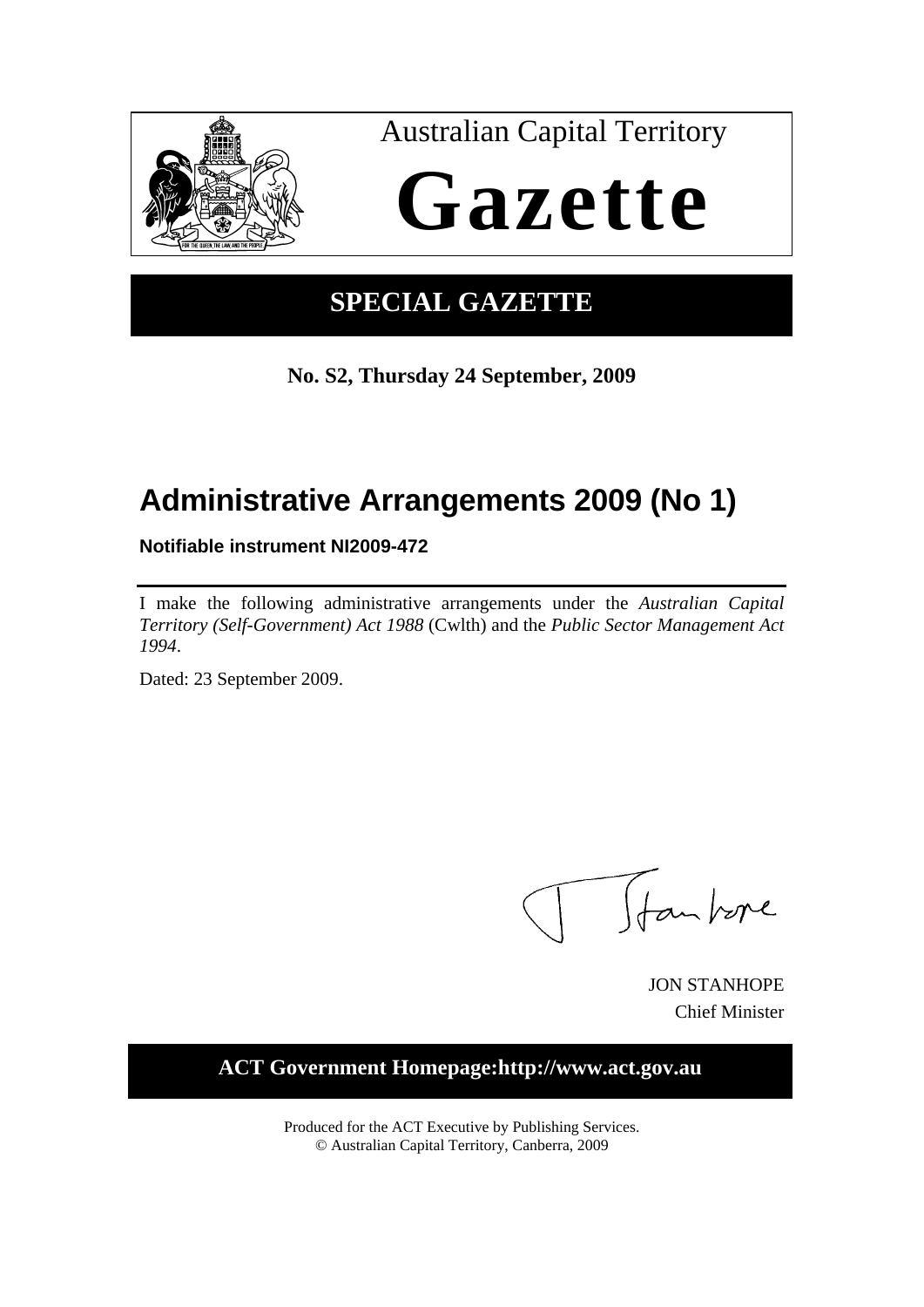

# **Administrative Arrangements 2009 (No 1)**

### **Notifiable instrument NI2009-472**

made under the

**Australian Capital Territory (Self-Government) Act 1988 (Cwlth) and the Public Sector Management Act 1994** 

### **Contents**

|                   |                                                             |                   | Page |
|-------------------|-------------------------------------------------------------|-------------------|------|
| 1                 | Name of arrangements                                        |                   |      |
| 2                 | Commencement                                                |                   |      |
| 3                 | Definitions                                                 |                   |      |
| 4                 | Ministers-matters allocated                                 |                   |      |
| 5                 | Ministers-authority to act for one another                  |                   |      |
| 6                 | Administrative units—constitution and control               |                   |      |
| 7                 | Administrative units—Ministers responsible and functions    |                   |      |
| 8                 | Repeal                                                      |                   | 3    |
|                   | Schedule 1<br>Ministers, administrative units and functions |                   |      |
| <b>Schedule 2</b> |                                                             | <b>Enactments</b> |      |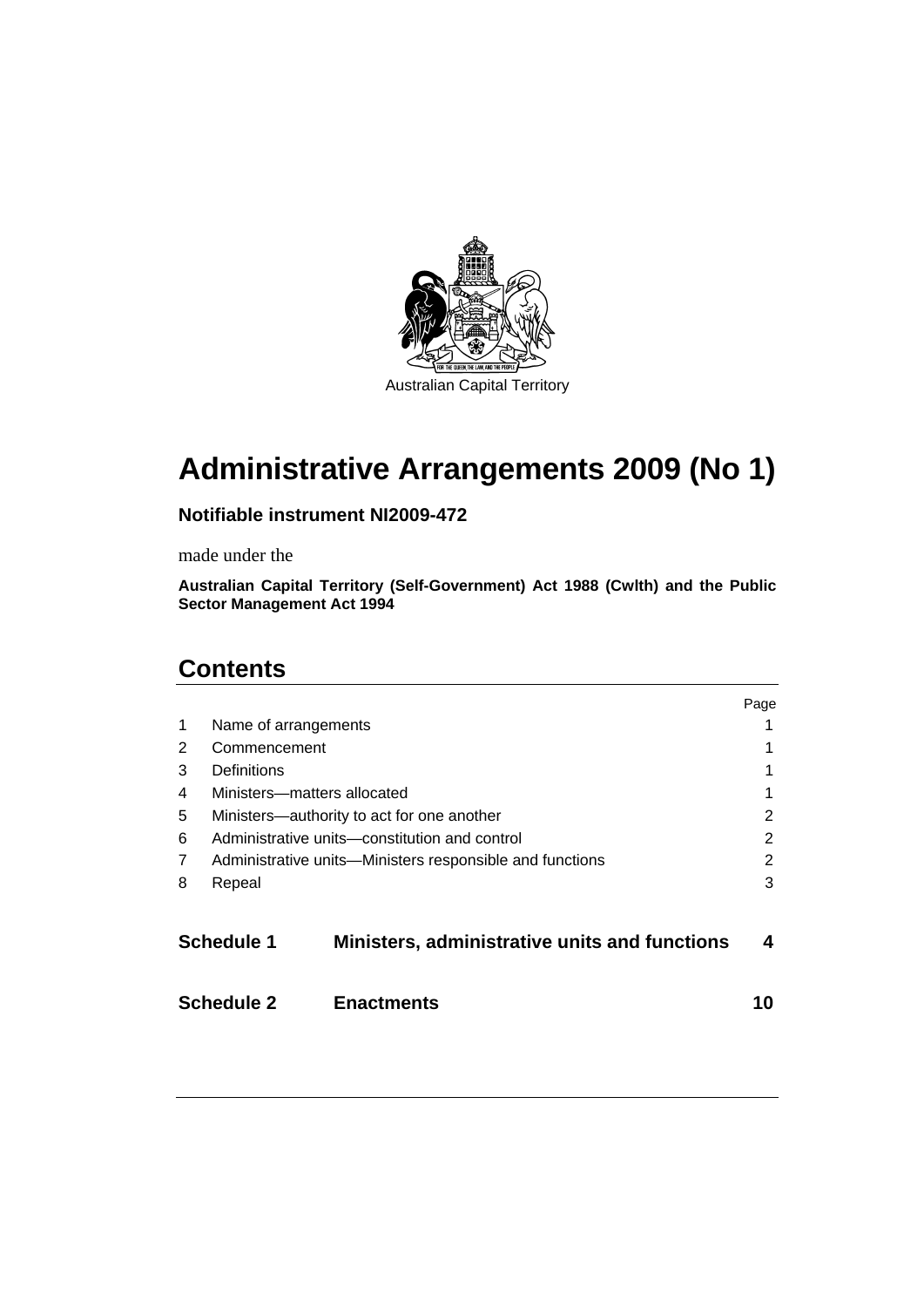#### **1 Name of arrangements**

These arrangements are the *Administrative Arrangements 2009 (No 1)*.

#### **2 Commencement**

These arrangements commence on the day after their notification day.

#### **3 Definitions**

In these arrangements:

*Public Sector Management Act* means the *Public Sector Management Act 1994*.

*Self-Government Act* means the *Australian Capital Territory (Self-Government) Act 1988* (Cwlth).

#### **4 Ministers—matters allocated**

For the Self-Government Act, section 43 (1), a Minister mentioned in schedule 1, column 1 is allocated responsibility for the following matters relating to the powers of the Executive:

- (a) governing the Territory in relation to the matters mentioned in schedule 1, column 2 opposite the reference to the Minister;
- (b) executing and maintaining the Territory enactments mentioned in schedule 2 under the reference to the Minister;
- (c) exercising the powers of the Executive under the Commonwealth laws mentioned in schedule 2 under the reference to the Minister;
- (d) exercising prerogatives of the Crown for the matters mentioned in paragraphs (a), (b) and (c).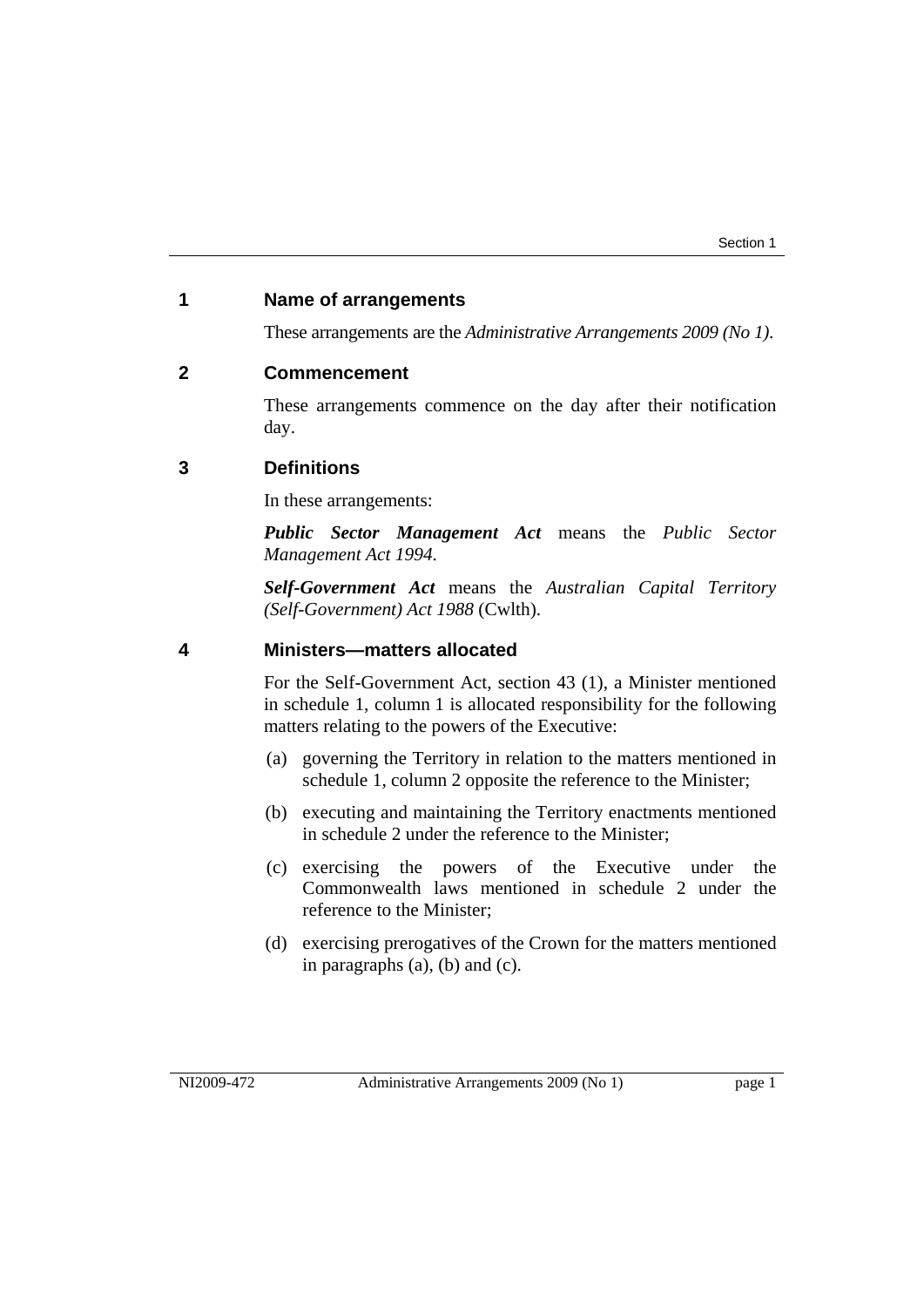#### **5 Ministers—authority to act for one another**

- (1) For the Self-Government Act, section 43 (2), any Minister is authorised to act on the Chief Minister's behalf or on behalf of another Minister.
- (2) Subsection (1) is subject to the Legislation Act, section 41 (Making of certain statutory instruments by Executive).

#### **6 Administrative units—constitution and control**

For the Public Sector Management Act, section 13—

- (a) the administrative units mentioned in schedule 1, column 3 are established or continued in existence; and
- (b) a chief executive mentioned in schedule 1, column 4 is placed in control of the administrative unit or units mentioned in column 3 opposite the reference to the chief executive.

#### **7 Administrative units—Ministers responsible and functions**

For the Public Sector Management Act, section 14—

- (a) a Minister mentioned in schedule 1, column 1 is allocated responsibility for the administrative unit or units mentioned in column 3 opposite the reference to the Minister; and
- (b) an administrative unit mentioned in schedule 1, column 3 is allocated responsibility for—
	- (i) the matters mentioned in column 2 opposite the reference to the unit; and
	- (ii) the prerogatives of the Crown for the matters mentioned in subparagraph (i); and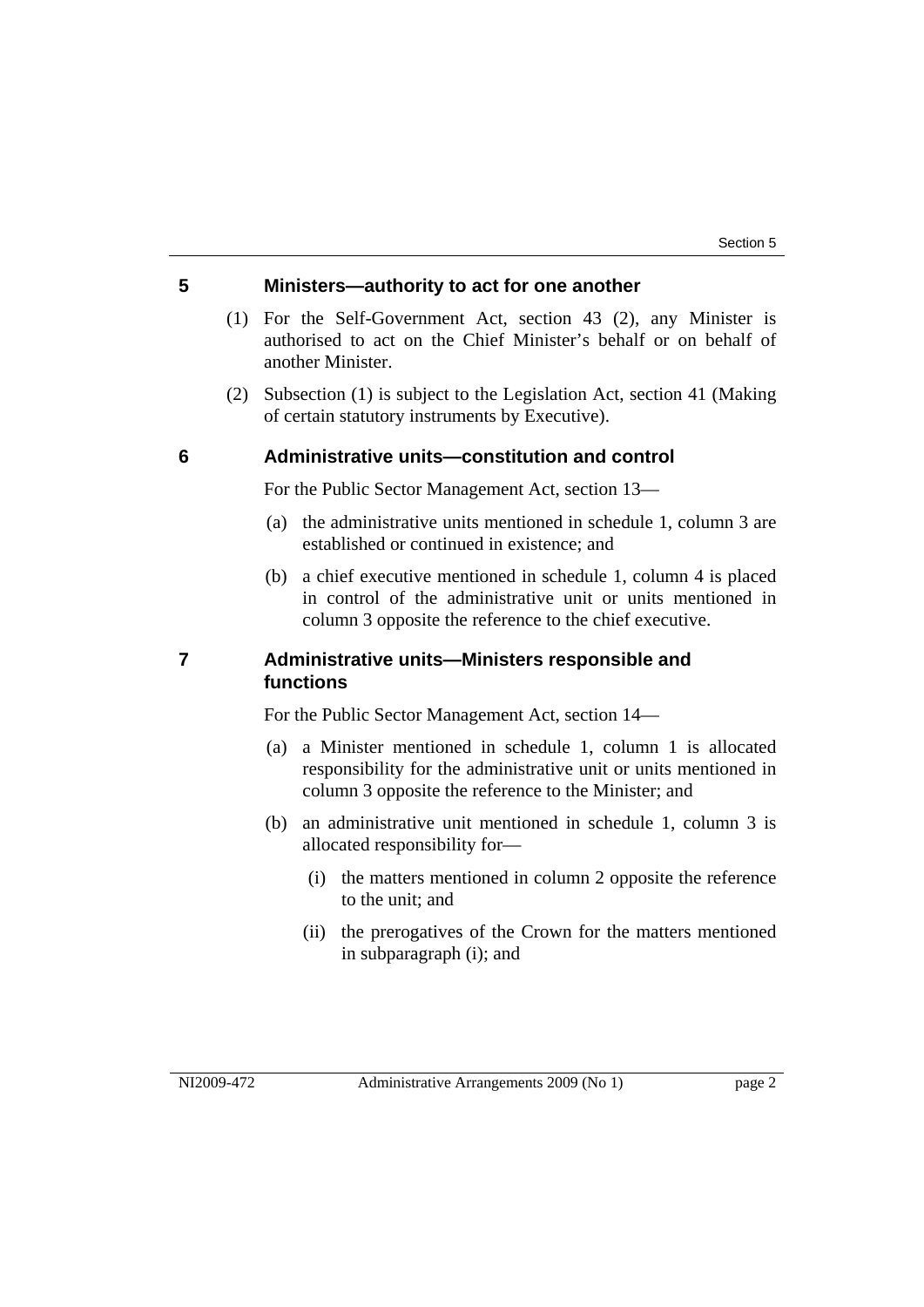- (c) an administrative unit mentioned in schedule 2 is allocated responsibility for—
	- (ii) the Territory enactments mentioned in schedule 2 under the reference to the unit; and
	- (iii) powers of the Executive under Commonwealth laws mentioned in schedule 2 under the reference to the unit.

#### **8 Repeal**

- (1) The *Administrative Arrangements 2008 (No 2)* (NI2008-526) are repealed.
- (2) The *Administrative Arrangements Amendment 2009 (No 1)* (NI2009-21) are repealed.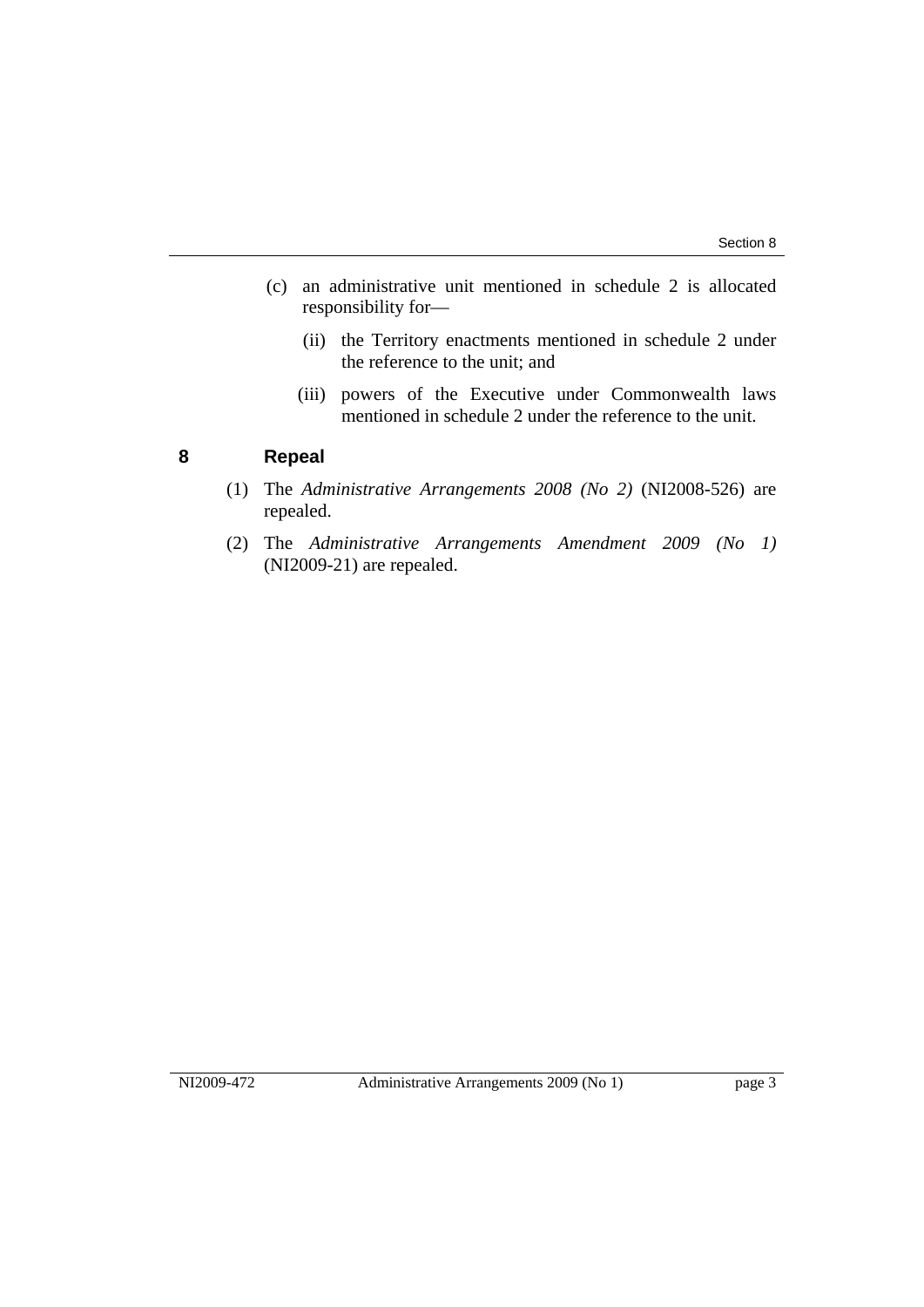# **Schedule 1 Ministers, administrative units and functions**

(see s 4-7)

| column 1<br><b>Minister</b>             | column <sub>2</sub><br>matters                                                                                                                                                                                                                                                                                                                                                                                                                                                                                                                             | column 3<br>administrative<br>units                            | column 4<br>chief executives                                                       |
|-----------------------------------------|------------------------------------------------------------------------------------------------------------------------------------------------------------------------------------------------------------------------------------------------------------------------------------------------------------------------------------------------------------------------------------------------------------------------------------------------------------------------------------------------------------------------------------------------------------|----------------------------------------------------------------|------------------------------------------------------------------------------------|
| <b>Chief</b><br><b>Minister</b>         | Government policies, priorities and<br>projects<br>Intergovernmental relations<br><b>Council of Australian Governments</b><br>Coordination of government<br>administration<br>Support to Cabinet and its<br>Committees<br>Government accountability<br>frameworks and access to<br>government information<br>Regional policy<br>Sustainability policy coordination<br>Land release policy<br>Land development<br>Major project facilitation<br>Infrastructure strategy<br>Public sector management<br>Community engagement<br>Audit services to Government | Chief Minister's<br>Department                                 | Chief Executive,<br>Chief Minister's<br>Department                                 |
| <b>Minister for</b><br><b>Transport</b> | Transport policy and regulation<br>Road Services<br><b>ACTION Buses</b>                                                                                                                                                                                                                                                                                                                                                                                                                                                                                    | Department of<br>Territory and<br>Municipal<br><b>Services</b> | Chief Executive,<br>Department of<br>Territory and<br>Municipal<br><b>Services</b> |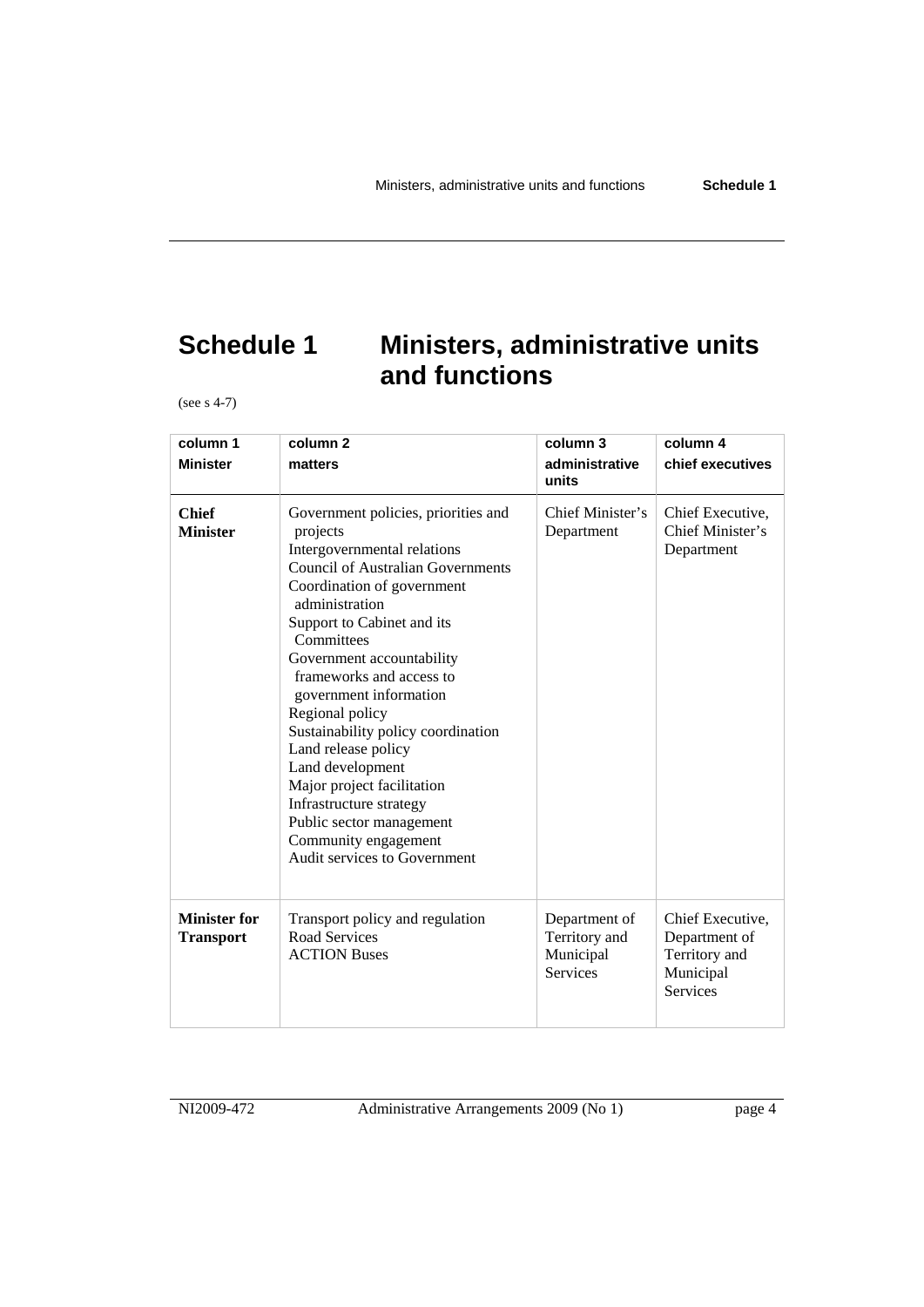| column 1<br><b>Minister</b>                                                         | column <sub>2</sub><br>matters                                                                                                                                                       | column 3<br>administrative<br>units                                         | column 4<br>chief executives                                                                    |
|-------------------------------------------------------------------------------------|--------------------------------------------------------------------------------------------------------------------------------------------------------------------------------------|-----------------------------------------------------------------------------|-------------------------------------------------------------------------------------------------|
| <b>Minister for</b><br><b>Territory</b> and<br><b>Municipal</b><br><b>Services</b>  | Municipal services<br>Libraries<br>Land management and stewardship<br>Government services including shared<br>services, transactional, information,<br>payment and property services | Department of<br>Territory and<br>Municipal<br>Services                     | Chief Executive,<br>Department of<br>Territory and<br>Municipal<br><b>Services</b>              |
| <b>Minister for</b><br><b>Business and</b><br><b>Economic</b><br><b>Development</b> | Economic development<br>Business support programs                                                                                                                                    | Chief Minister's<br>Department                                              | Chief Executive,<br>Chief Minister's<br>Department                                              |
| <b>Minister for</b><br><b>Indigenous</b><br><b>Affairs</b>                          | Aboriginal and Torres Strait Islander<br>affairs                                                                                                                                     | Department of<br>Disability,<br>Housing and<br>Community<br><b>Services</b> | Chief Executive,<br>Department of<br>Disability,<br>Housing and<br>Community<br><b>Services</b> |
| <b>Minister for</b><br>the Arts and<br>Heritage                                     | Arts and cultural services<br><b>Cultural Facilities Corporation</b>                                                                                                                 | Chief Minister's<br>Department                                              | Chief Executive,<br>Chief Minister's<br>Department                                              |
|                                                                                     | Heritage                                                                                                                                                                             | Department of<br>Territory and<br>Municipal<br><b>Services</b>              | Chief Executive,<br>Department of<br>Territory and<br>Municipal<br><b>Services</b>              |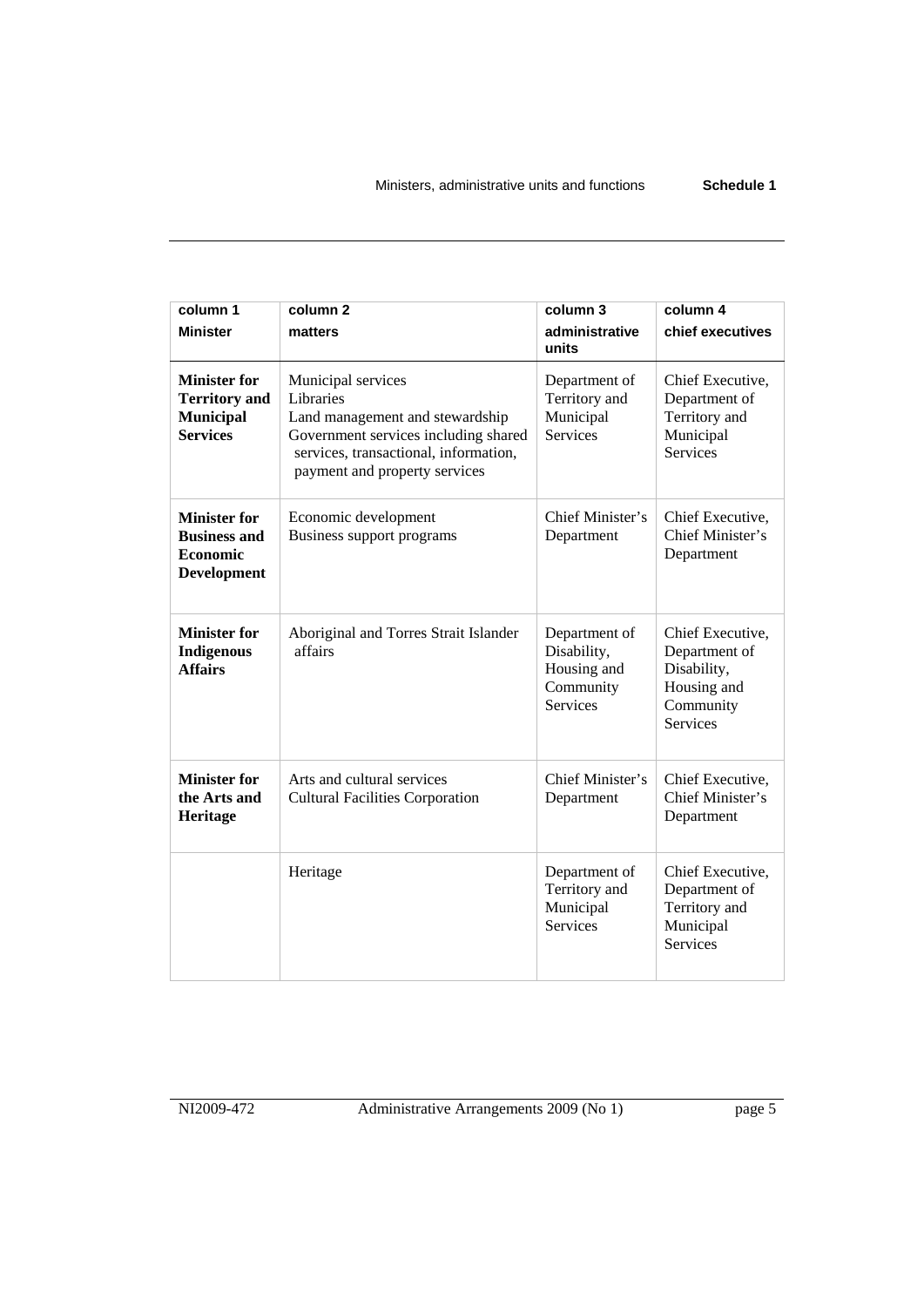| column 1<br><b>Minister</b>                                | column <sub>2</sub><br>matters                                                                                                                                                                                                                                  | column 3<br>administrative<br>units                                         | column 4<br>chief executives                                                                    |
|------------------------------------------------------------|-----------------------------------------------------------------------------------------------------------------------------------------------------------------------------------------------------------------------------------------------------------------|-----------------------------------------------------------------------------|-------------------------------------------------------------------------------------------------|
| <b>Treasurer</b>                                           | Fiscal and economic policy<br>Taxation and revenue<br>Budget and financial reporting<br>Insurance<br>Gaming<br>Competition policy<br>Government business enterprise<br>ownership policy<br>Regulatory reform<br>Public Sector Superannuation Fund<br>management | Department of<br>Treasury                                                   | Chief Executive,<br>Department of<br>Treasury                                                   |
| <b>Minister for</b><br><b>Health</b>                       | Health policy<br>Health infrastructure<br>Acute health services<br>Community health services<br>Cancer services<br>Aged care and rehabilitation services<br>Mental health services<br>Population health services                                                | <b>ACT</b> Health                                                           | Chief Executive,<br><b>ACT</b> Health                                                           |
| <b>Minister for</b><br><b>Community</b><br><b>Services</b> | Carers<br>Community recovery<br>Therapy services<br>Community support services<br>Concessions<br>Community facilities<br>Volunteering                                                                                                                           | Department of<br>Disability,<br>Housing and<br>Community<br><b>Services</b> | Chief Executive,<br>Department of<br>Disability,<br>Housing and<br>Community<br><b>Services</b> |
| <b>Minister for</b><br>Women                               | Status of women                                                                                                                                                                                                                                                 | Department of<br>Disability,<br>Housing and<br>Community<br><b>Services</b> | Chief Executive,<br>Department of<br>Disability,<br>Housing and<br>Community<br><b>Services</b> |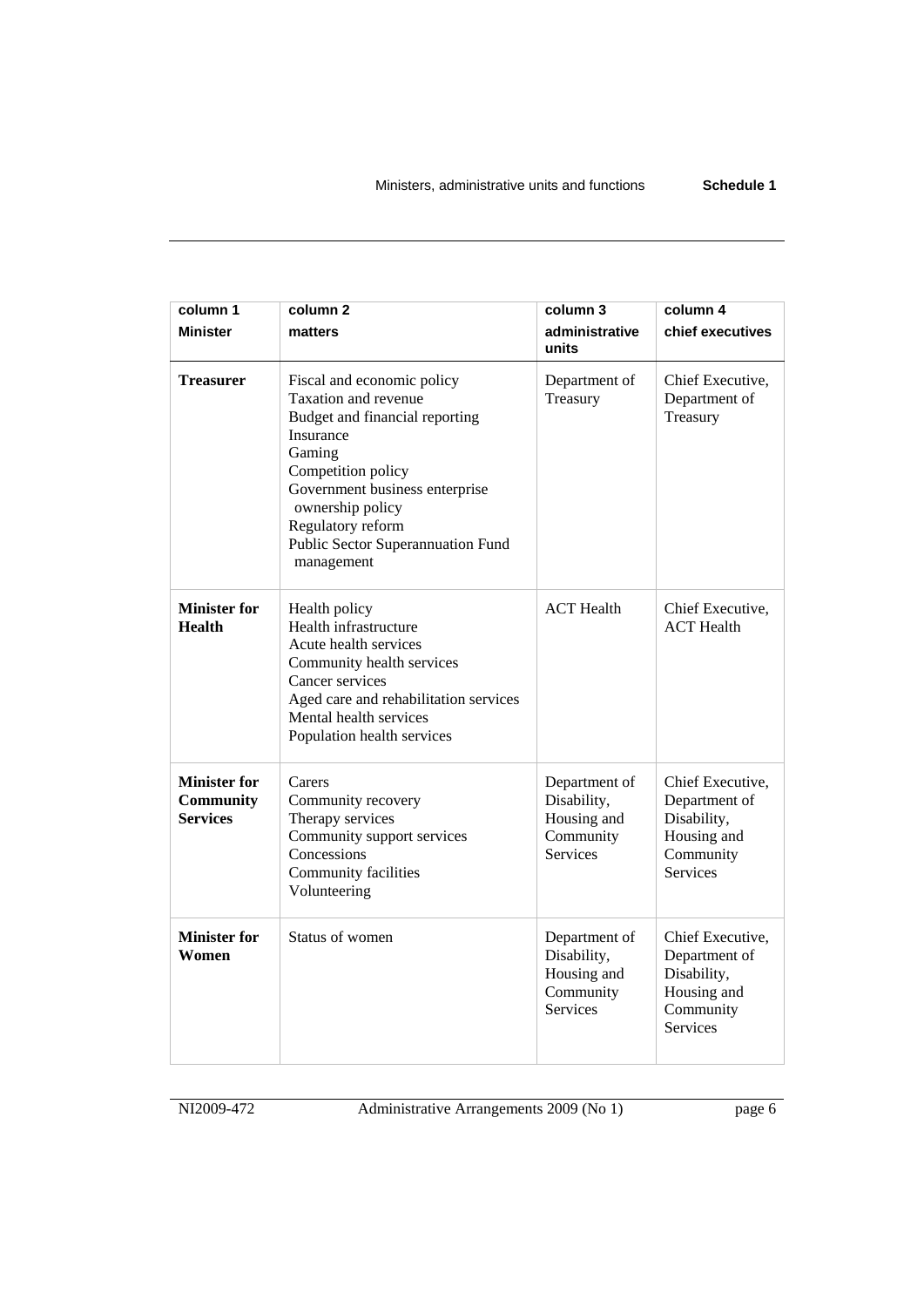| column 1<br><b>Minister</b>                                                                | column <sub>2</sub><br>matters                                                                                                                                                  | column 3<br>administrative<br>units                                            | column 4<br>chief executives                                                                    |
|--------------------------------------------------------------------------------------------|---------------------------------------------------------------------------------------------------------------------------------------------------------------------------------|--------------------------------------------------------------------------------|-------------------------------------------------------------------------------------------------|
| Attorney-<br>General                                                                       | Human Rights<br>Administration of justice<br>Legal policy<br>Legal services<br><b>Electoral services</b><br>Fair trading<br>Registration, inspection and<br>regulatory services | Department of<br>Justice and<br>Community<br>Safety                            | Chief Executive,<br>Department of<br>Justice and<br>Community<br>Safety                         |
| <b>Minister for</b><br>the<br>Environment,<br><b>Climate</b><br><b>Change and</b><br>Water | Climate change policy<br>Environmental sustainability policy<br>Environment protection<br>Water policy<br>Water efficiency programs                                             | Department of<br>the<br>Environment.<br>Climate<br>Change, Energy<br>and Water | Chief Executive,<br>Department of<br>the Environment,<br>Climate Change,<br>Energy and<br>Water |
| <b>Minister for</b><br><b>Energy</b>                                                       | Energy policy<br>Energy efficiency programs                                                                                                                                     | Department of<br>the<br>Environment,<br>Climate<br>Change, Energy<br>and Water | Chief Executive,<br>Department of<br>the Environment,<br>Climate Change,<br>Energy and<br>Water |
| <b>Minister for</b><br><b>Police and</b><br><b>Emergency</b><br><b>Services</b>            | <b>ACT</b> policing<br><b>Emergency services</b>                                                                                                                                | Department of<br>Justice and<br>Community<br>Safety                            | Chief Executive,<br>Department of<br>Justice and<br>Community<br>Safety                         |
| <b>Minister for</b><br><b>Disability and</b><br><b>Housing</b>                             | Housing policy<br>Public housing<br>Community housing<br>Housing assistance services<br>Homelessness<br>Disability policy and services                                          | Department of<br>Disability,<br>Housing and<br>Community<br><b>Services</b>    | Chief Executive,<br>Department of<br>Disability,<br>Housing and<br>Community<br><b>Services</b> |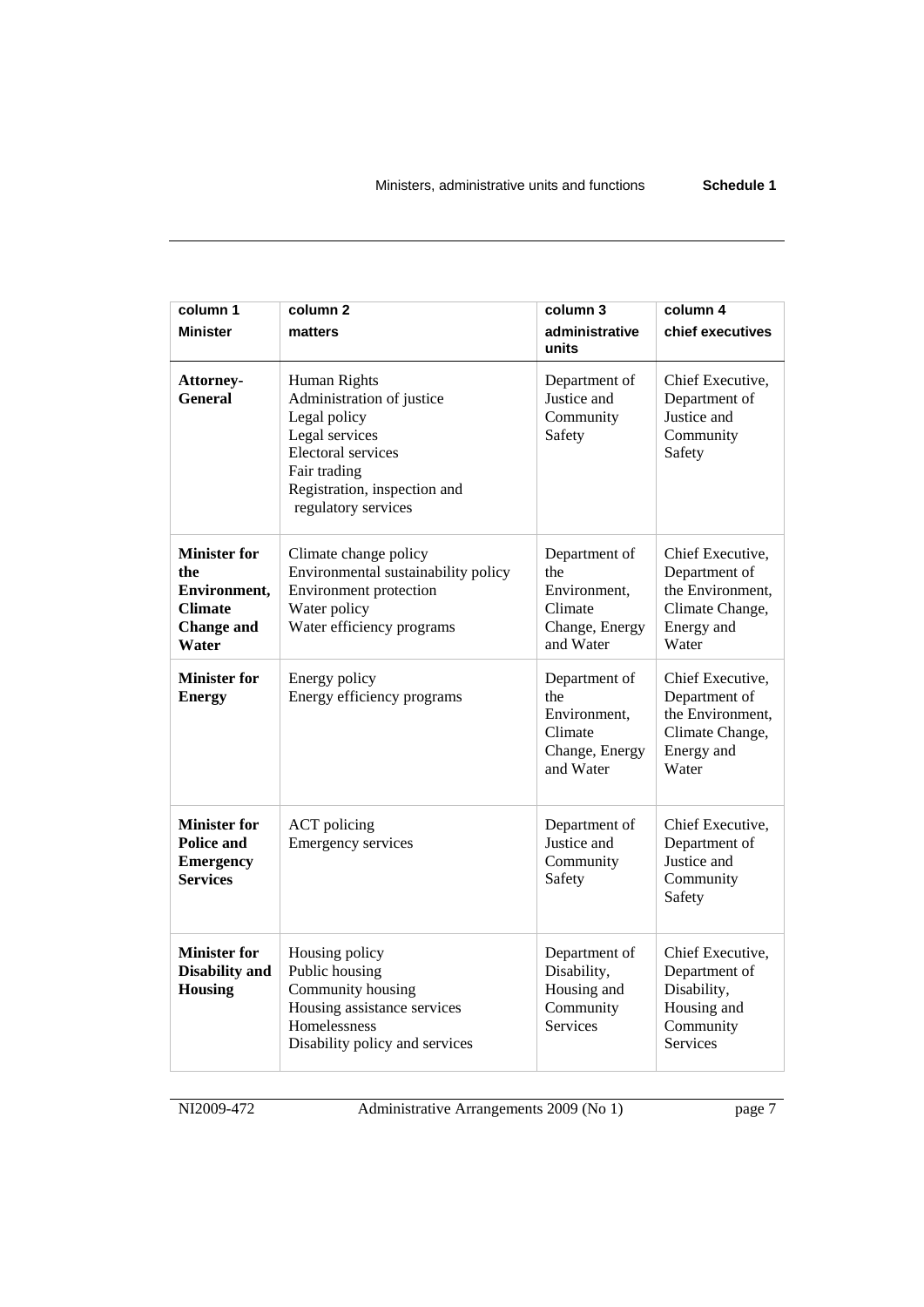| column 1<br><b>Minister</b>                                   | column <sub>2</sub><br>matters                                                                                                                                                          | column 3<br>administrative<br>units                                         | column 4<br>chief executives                                                                    |
|---------------------------------------------------------------|-----------------------------------------------------------------------------------------------------------------------------------------------------------------------------------------|-----------------------------------------------------------------------------|-------------------------------------------------------------------------------------------------|
| <b>Minister for</b><br>Ageing                                 | Ageing                                                                                                                                                                                  | Department of<br>Disability,<br>Housing and<br>Community<br><b>Services</b> | Chief Executive,<br>Department of<br>Disability,<br>Housing and<br>Community<br><b>Services</b> |
| <b>Minister for</b><br><b>Multicultural</b><br><b>Affairs</b> | Multicultural affairs                                                                                                                                                                   | Department of<br>Disability,<br>Housing and<br>Community<br><b>Services</b> | Chief Executive,<br>Department of<br>Disability,<br>Housing and<br>Community<br><b>Services</b> |
| <b>Minister for</b><br><b>Industrial</b><br><b>Relations</b>  | Industrial relations policy<br>Workplace safety policy<br><b>Workers Compensation policy</b>                                                                                            | Chief Minister's<br>Department                                              | Chief Executive,<br>Chief Minister's<br>Department                                              |
| <b>Minister for</b><br><b>Corrections</b>                     | Corrective services                                                                                                                                                                     | Department of<br>Justice and<br>Community<br>Safety                         | Chief Executive,<br>Department of<br>Justice and<br>Community<br>Safety                         |
| <b>Minister for</b><br><b>Education</b><br>and Training       | <b>Education policy</b><br>Government and non-government<br>schools<br>Preschools<br>Early childhood education<br>Vocational education and training<br>Canberra Institute of Technology | Department of<br><b>Education</b> and<br>Training                           | Chief Executive,<br>Department of<br><b>Education</b> and<br>Training                           |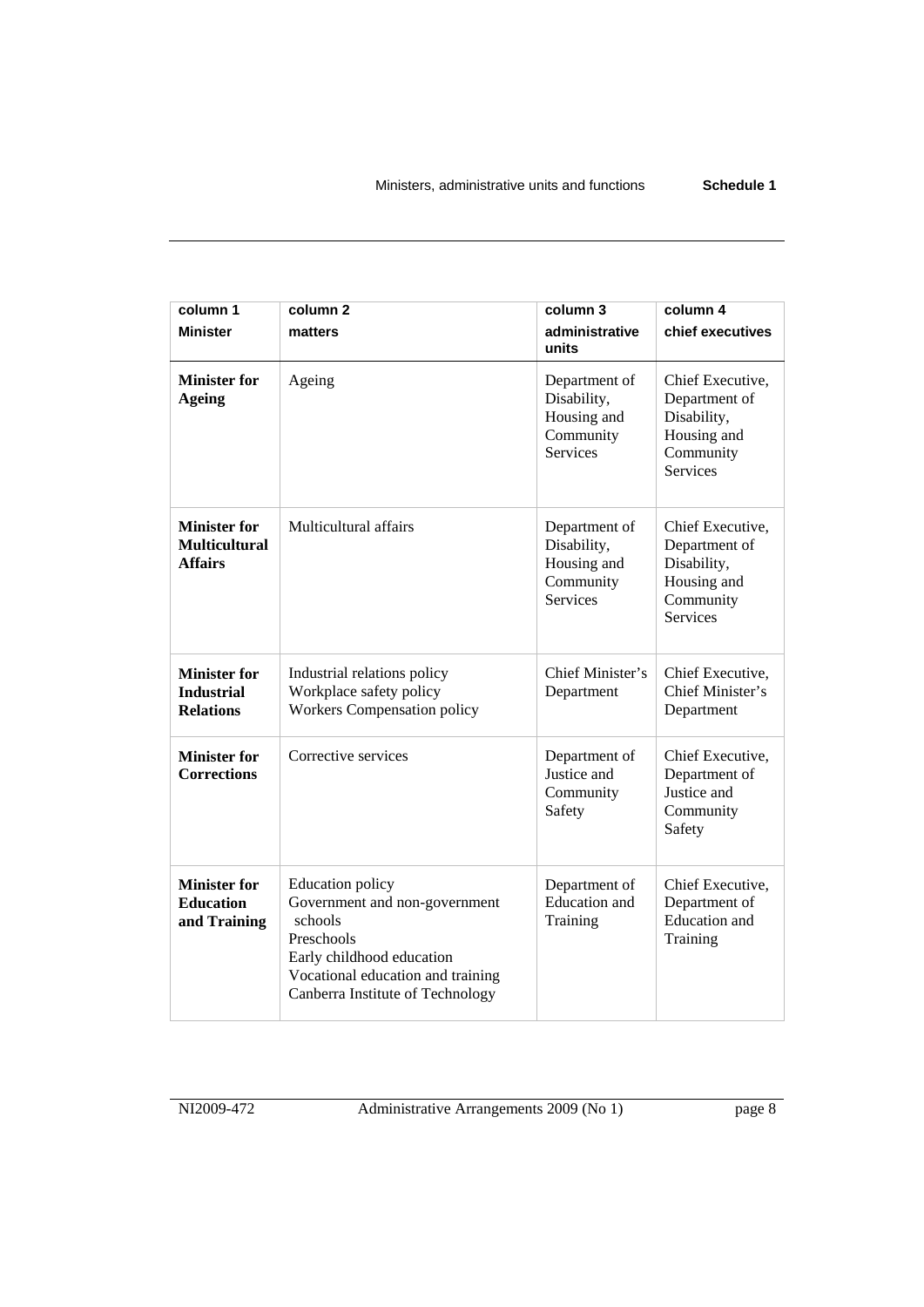| column 1<br><b>Minister</b>                                       | column <sub>2</sub><br>matters                                                                                                                                                       | column 3<br>administrative<br>units                                  | column 4<br>chief executives                                                                    |
|-------------------------------------------------------------------|--------------------------------------------------------------------------------------------------------------------------------------------------------------------------------------|----------------------------------------------------------------------|-------------------------------------------------------------------------------------------------|
| <b>Minister for</b><br>Children and<br><b>Young People</b>        | Children's policy<br>Child and family centres<br>Childcare services<br>Family support<br>Out of home care for children<br>Youth policy<br>Youth services<br>Youth justice            | Department of<br>Disability,<br>Housing and<br>Community<br>Services | Chief Executive,<br>Department of<br>Disability,<br>Housing and<br>Community<br><b>Services</b> |
| <b>Minister for</b><br><b>Planning</b>                            | Planning, development and building<br>control<br>Survey and leasing<br>Occupational licensing<br>Electricity and natural gas, water and<br>sewerage industry technical<br>regulation | <b>ACT Planning</b><br>and Land<br>Authority                         | <b>Chief Planning</b><br>Executive, ACT<br>Planning and<br><b>Land Authority</b>                |
| <b>Minister for</b><br>Tourism,<br>Sport and<br><b>Recreation</b> | Tourism policy and services<br>Sport and recreation<br>Territory Venues including EPIC                                                                                               | Department of<br>Territory and<br>Municipal<br><b>Services</b>       | Chief Executive,<br>Department of<br>Territory and<br>Municipal<br><b>Services</b>              |
|                                                                   | Racing                                                                                                                                                                               | Department of<br>Treasury                                            | Chief Executive,<br>Department of<br>Treasury                                                   |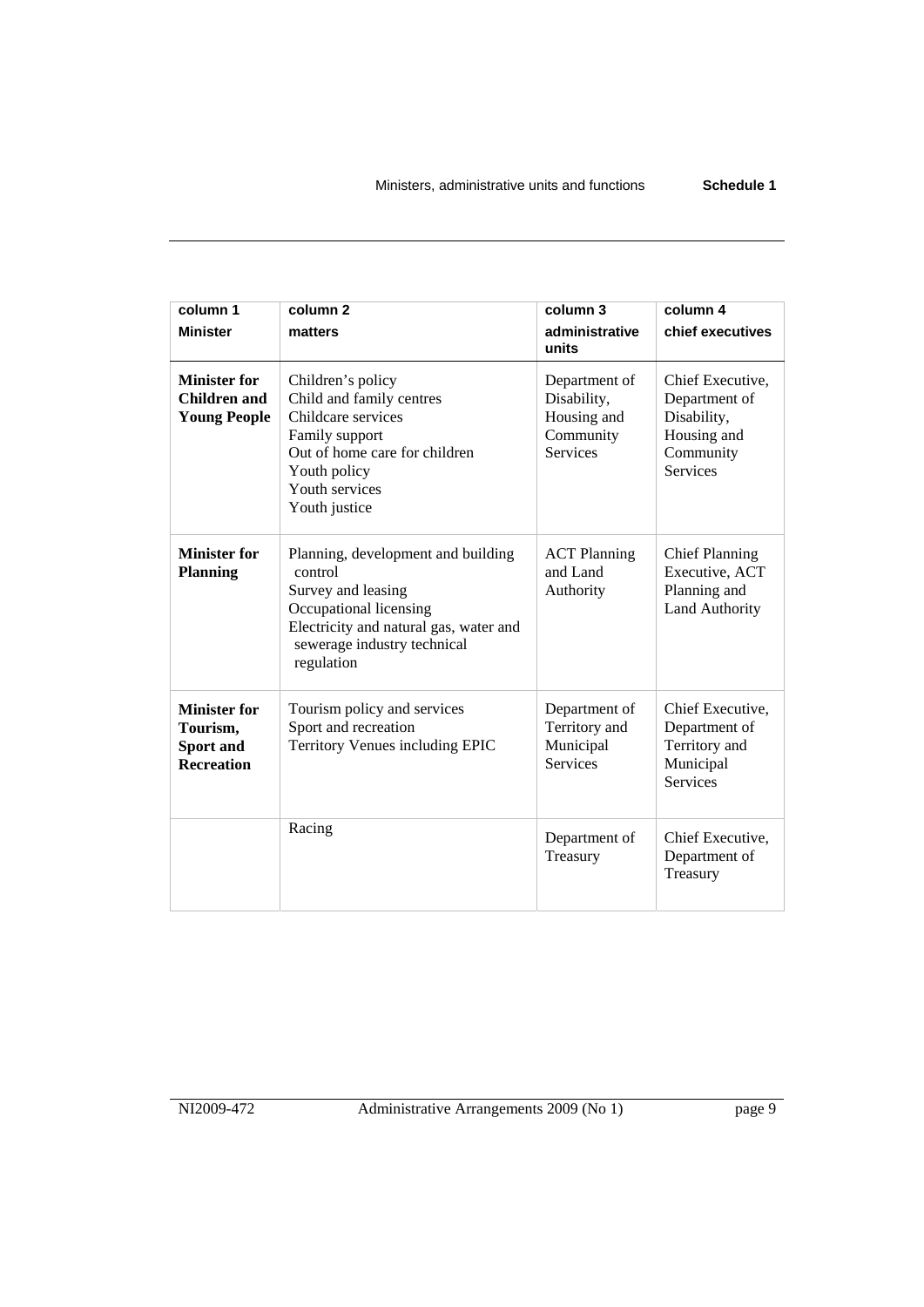# **Schedule 2 Enactments**

(see s 47)

# **Part 2.1 Chief Minister's Department**

#### **Chief Minister**

Annual Reports (Government Agencies) Act 2004 Auditor-General Act 1996 Australian Capital Territory (Self-Government) Act 1988 (Cwlth) City of Canberra Arms Act 1932 Executive Documents Release Act 2001 Inquiries Act 1991 Legislative Assembly (Broadcasting) Act 2001 Legislative Assembly (Members' Staff) Act 1989 Legislative Assembly Precincts Act 2001 Mutual Recognition (Australian Capital Territory) Act 1992 Planning and Development Act 2007, chapter 4 Public Interest Disclosure Act 1994 Public Sector Management Act 1994 Remuneration Tribunal Act 1995 Royal Commissions Act 1991 Trans-Tasman Mutual Recognition Act 1997

#### **Minister for Business and Economic Development**

#### **Minister for the Arts and Heritage**

Cultural Facilities Corporation Act 1997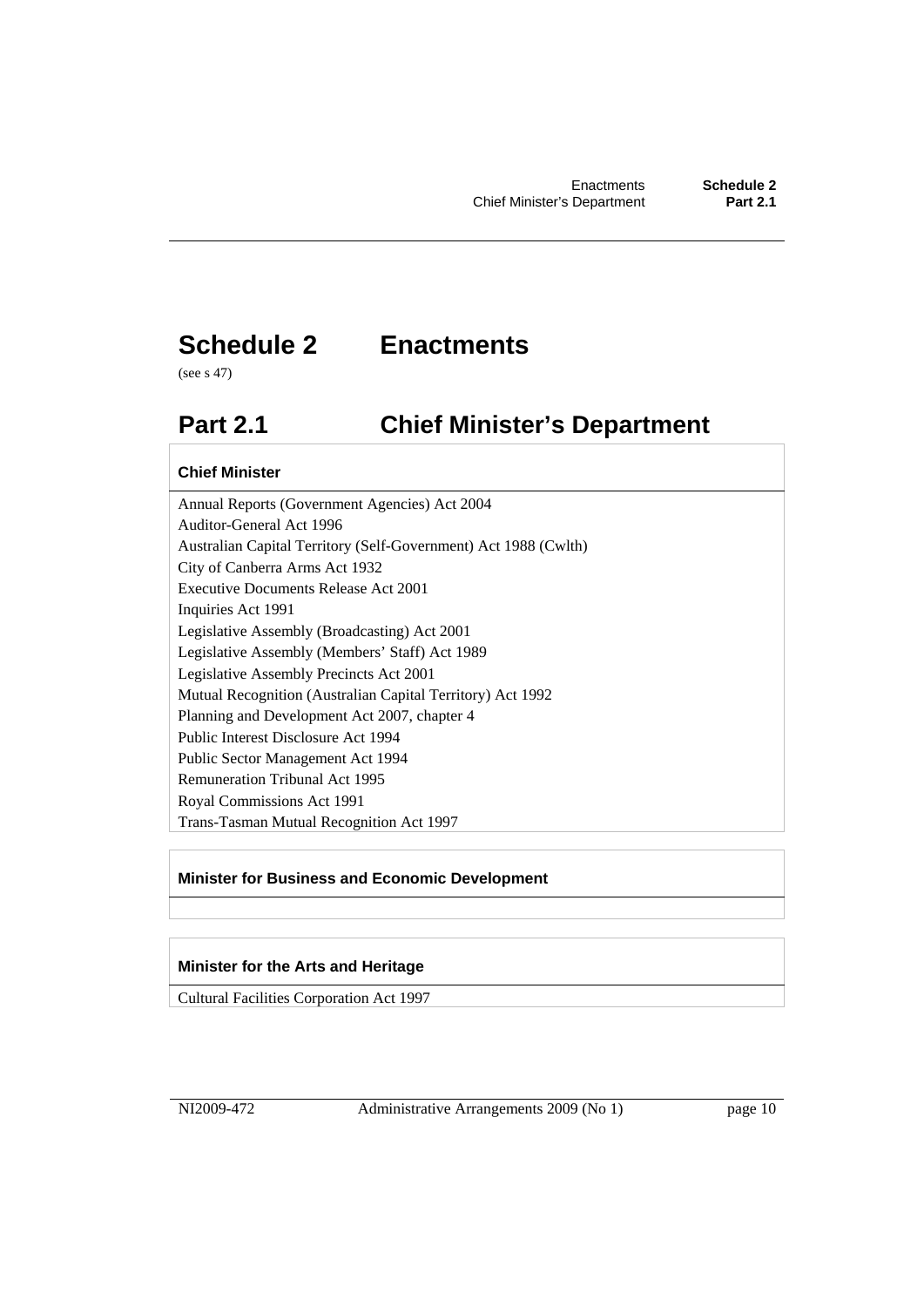#### **Minister for Industrial Relations**

Annual Leave Act 1973 Contractors Debts Act 1897 Dangerous Substances Act 2004 Fuels Control Act 1979 Holidays Act 1958 Long Service Leave (Building and Construction Industry) Act 1981 Long Service Leave (Contract Cleaning Industry) Act 1999 Long Service Leave (Portable Schemes) Act 2009 Long Service Leave Act 1976 Machinery Act 1949 Occupational Health and Safety Act 1989 Scaffolding and Lifts Act 1912 Standard Time and Summer Time Act 1972 Truck Act 1900 Work Safety Act 2008 Workers Compensation Act 1951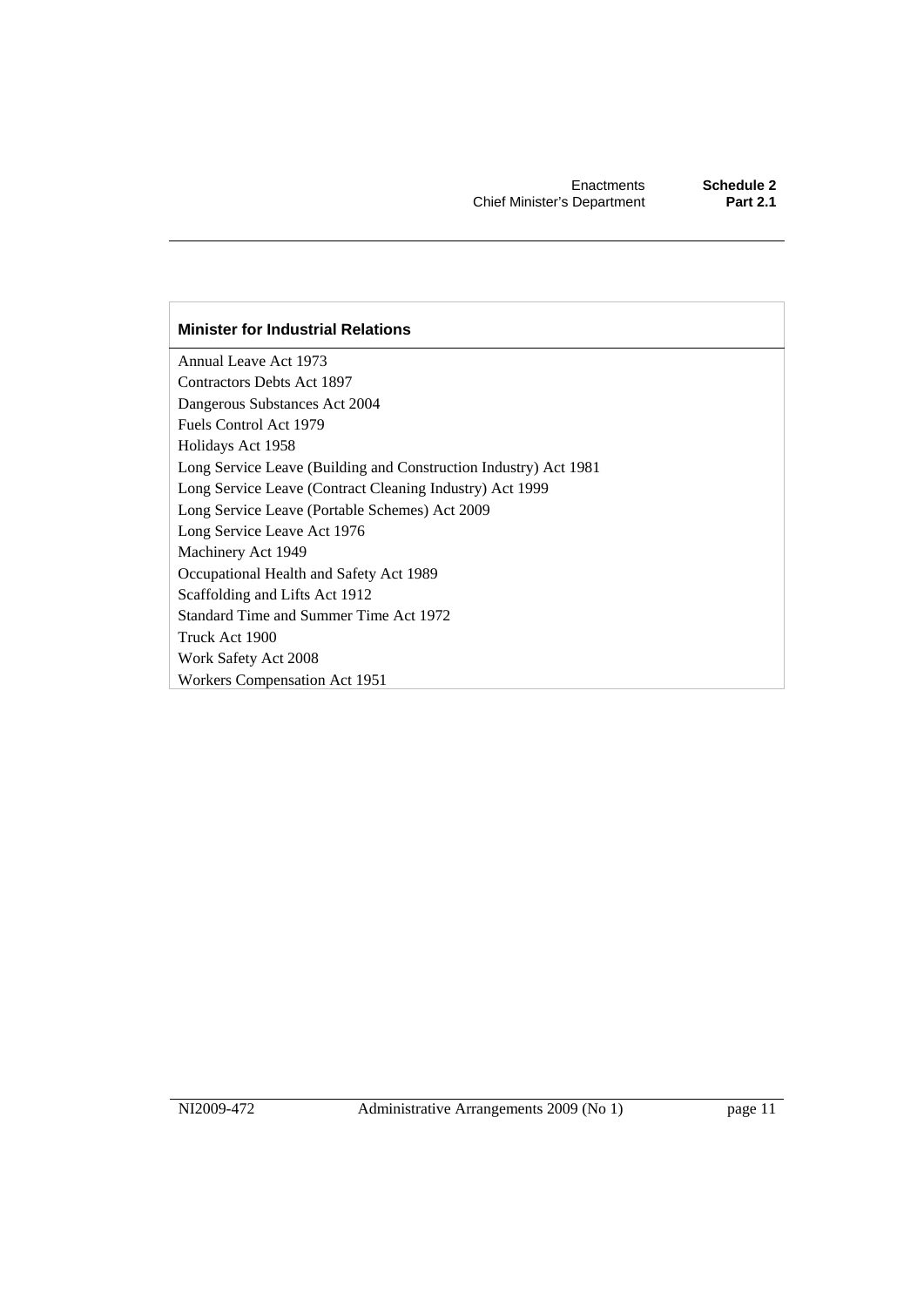# **Part 2.2 Department of Territory and Municipal Services**

#### **Minister for Transport**

Interstate Road Transport Act 1985 (Cwlth) Interstate Road Transport Charge Act 1985 (Cwlth) Motor Vehicle Standards Act 1989 (Cwlth) NRMA-ACT Road Safety Trust Act 1992 Road Transport (Alcohol and Drugs) Act 1977 Road Transport (Dimensions and Mass) Act 1990 Road Transport (Driver Licensing) Act 1999 Road Transport (General) Act 1999, except part 10 Road Transport (Mass, Dimensions and Loading) Act 2009 Road Transport (Public Passenger Services) Act 2001 Road Transport (Safety and Traffic Management) Act 1999 Road Transport Reform (Dangerous Goods) Act 1995 (Cwlth) Road Transport Reform (Vehicles and Traffic) Act 1993 (Cwlth) Road Transport (Vehicle Registration) Act 1999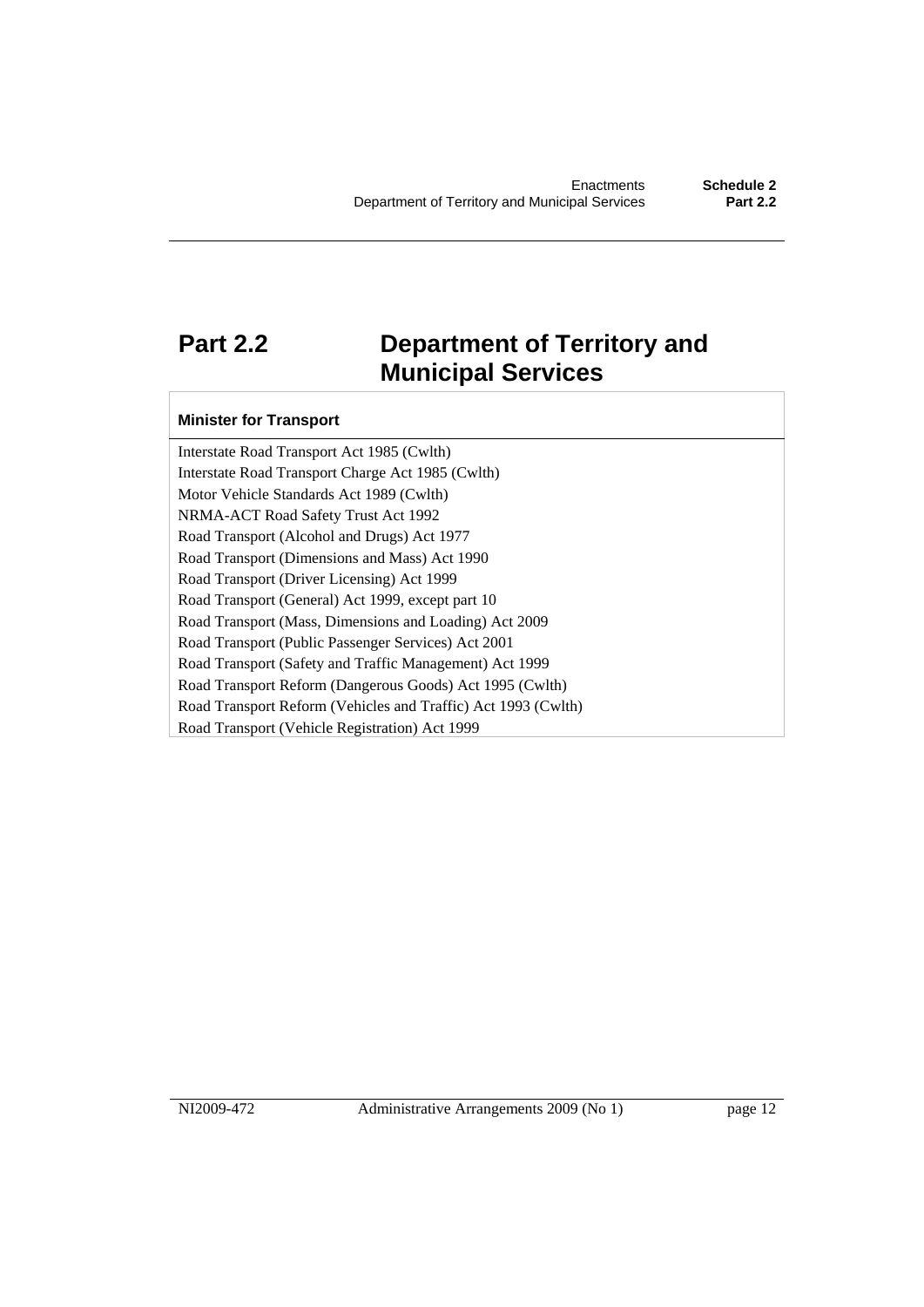#### **Minister for Territory and Municipal Services**

Animal Diseases Act 2005 Animal Welfare Act 1992 Cemeteries and Crematoria Act 2003 Domestic Animals Act 2000 Fertilisers Act 1904 Government Procurement Act 2001 Gungahlin Drive Extension Authorisation Act 2004 Litter Act 2004 Pest Plants and Animals Act 2005 Plant Diseases Act 2002 Roads and Public Places Act 1937 Stock Act 2005 Territory Records Act 2002 Tree Protection Act 2005 Trespass on Territory Land Act 1932 Utilities Act 2000, part 14 and sections 254 and 256 in relation to part 14 Waste Minimisation Act 2001

#### **Minister for Arts and Heritage**

Heritage Act 2004

#### **Minister for Tourism, Sport and Recreation**

Boxing Control Act 1993 Drugs in Sport Act 1999 Exhibition Park Corporation Act 1976 Nudity Act 1976 Public Baths and Public Bathing Act 1956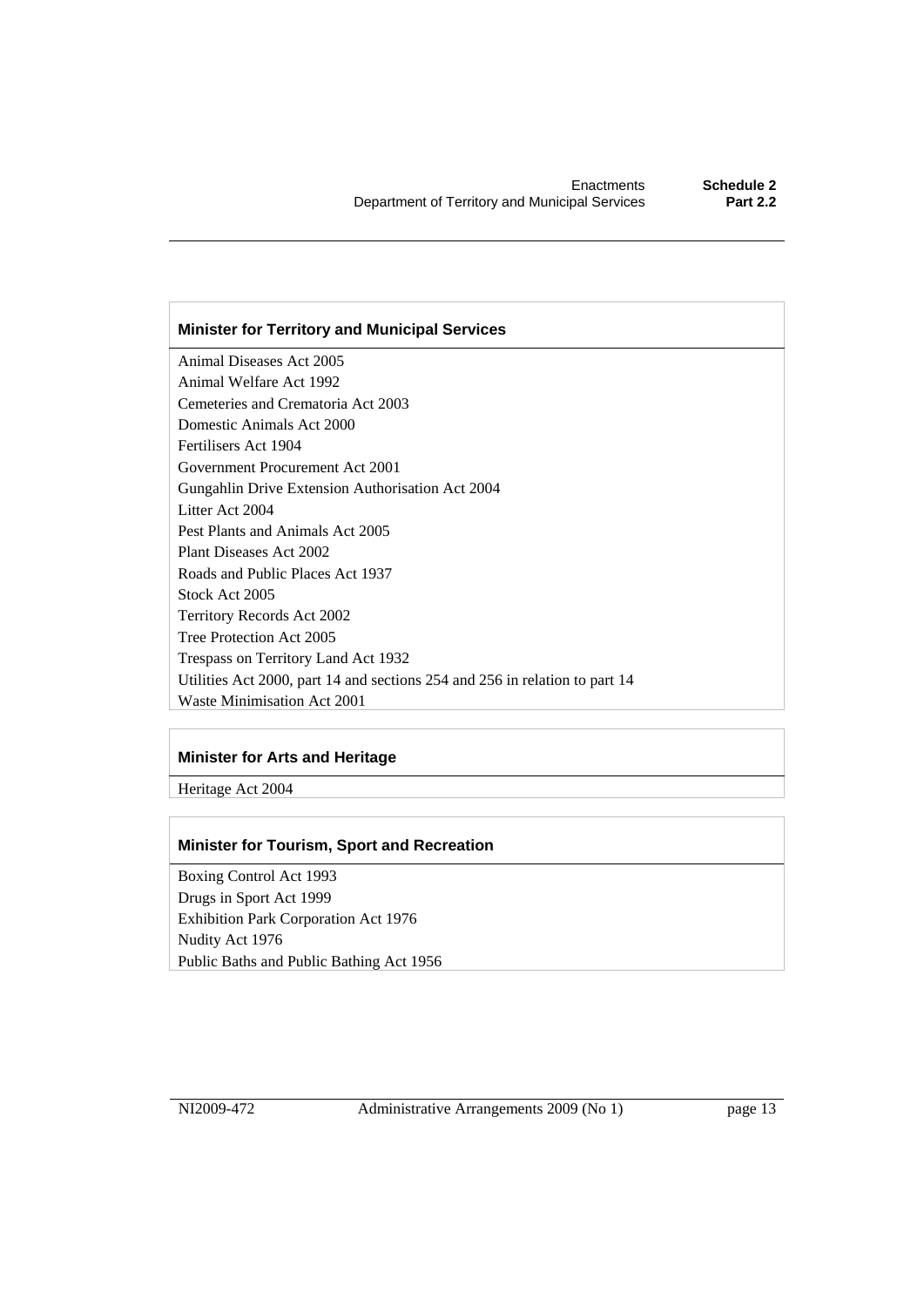# **Part 2.3 Department of Disability, Housing and Community Services**

#### **Minister for Indigenous Affairs**

Aboriginal and Torres Strait Islander Elected Body Act 2008 Native Title Act 1994

#### **Minister for Community Services**

#### **Minister for Women**

#### **Minister for Disability and Housing**

Disability Services Act 1991 Housing Assistance Act 2007

#### **Minister for Ageing**

#### **Minister for Multicultural Affairs**

#### **Minister for Children and Young People**

Adoption Act 1993, except section 104 (2) and section 109 (2) Children and Young People Act 2008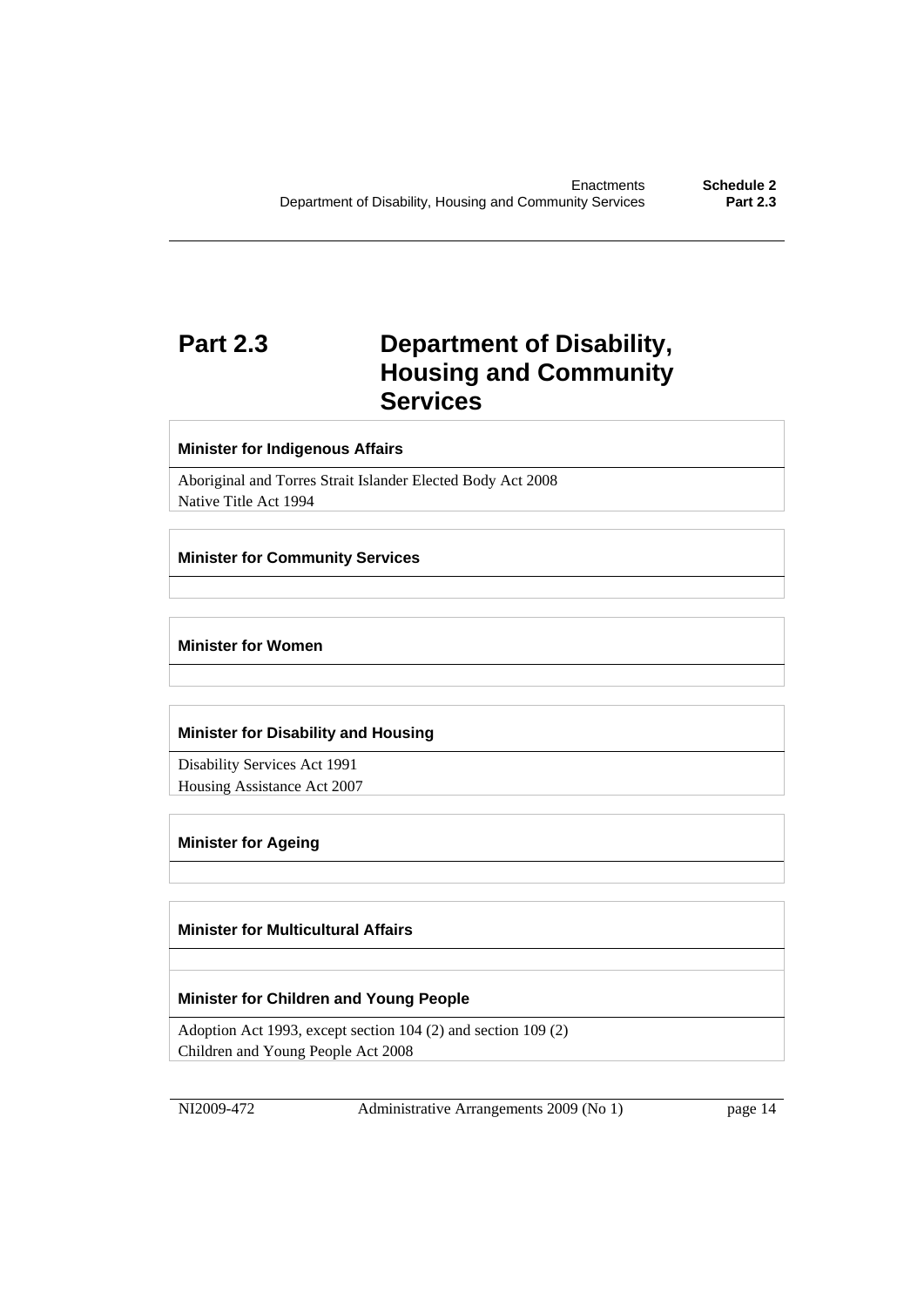### **Part 2.4 Department of Treasury**

#### **Treasurer**

ACTEW/AGL Partnership Facilitation Act 2000 Appropriation Acts Casino Control Act 2006 Competition Policy Reform Act 1996 Duties Act 1999 Emergencies Act 2004, schedule 1 Financial Agreement Act 1994 Financial Management Act 1996 Financial Relations Agreement Act 2000 First Home Owner Grant Act 2000 Gambling and Racing Control Act 1999 Games, Wagers and Betting Houses Act 1901 Gaming and Betting Act 1906 Gaming Machine Act 2004 Insurance Authority Act 2005 Interactive Gambling Act 1998 Land Rent Act 2008 Land Tax Act 2004 Legislation Act 2001, chapter 5 Legislative Assembly (Members' Superannuation) Act 1991 Lotteries Act 1964 Motor Sport (Public Safety) Act 2006 Payroll Tax Act 1987 Pool Betting Act 1964 Rates Act 2004 Road Transport (General) Act 1999, part 10 Road Transport (Third-Party Insurance) Act 2008 Taxation Administration Act 1999 Taxation (Government Business Enterprises) Act 2003 Territory Owned Corporations Act 1990 Territory Superannuation Provision Protection Act 2000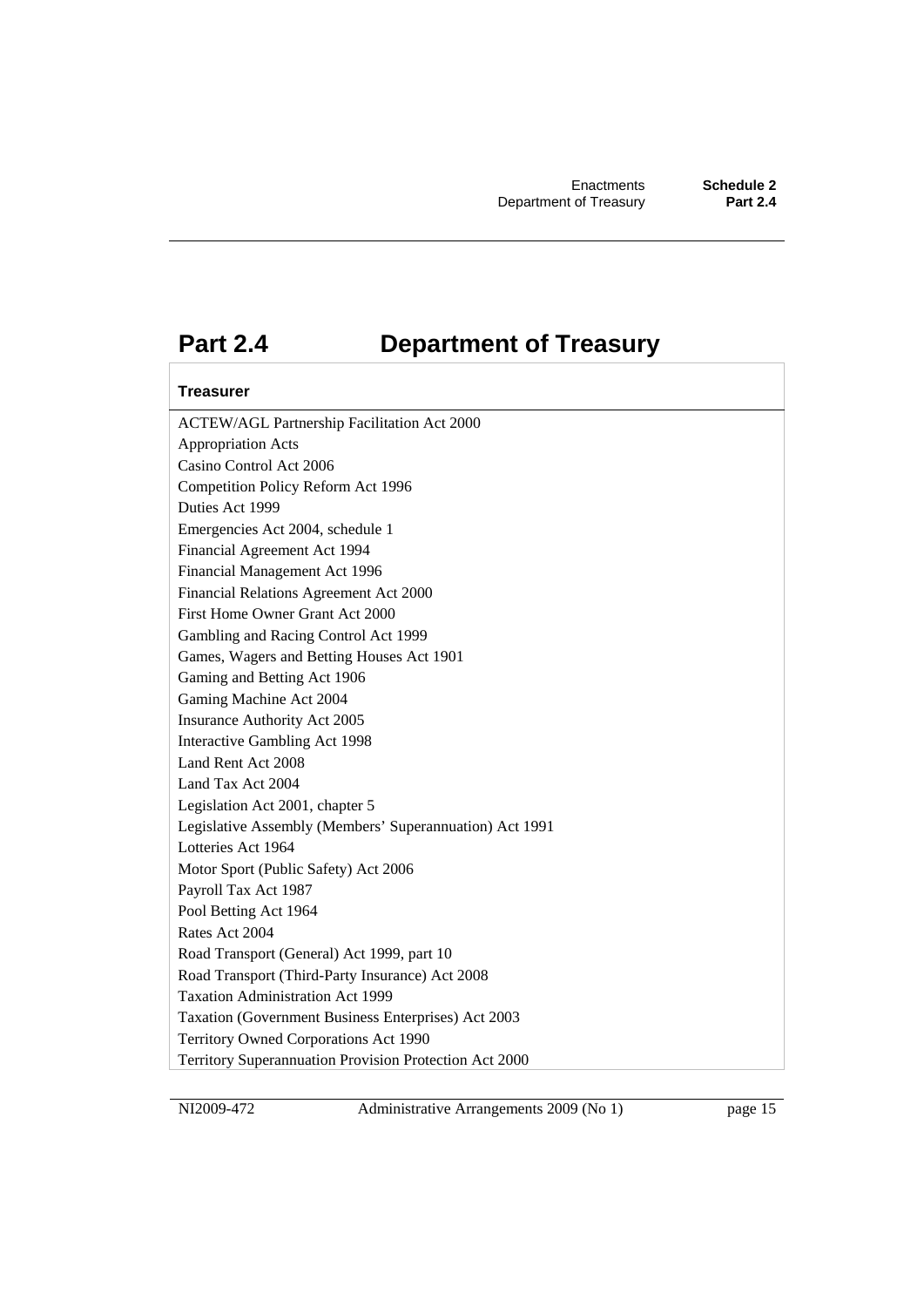#### **Treasurer**

Unlawful Games Act 1984 Utilities Act 2000, part 3A Utilities (Network Facilities Tax) Act 2006

#### **Minister for Tourism, Sport and Recreation**

Betting (ACTTAB) Limited Act 1964 Gambling and Racing Control Act 1999 Games, Wagers and Betting Houses Act 1901 Gaming and Betting Act 1906 Race and Sports Bookmaking Act 2001 Racing Act 1999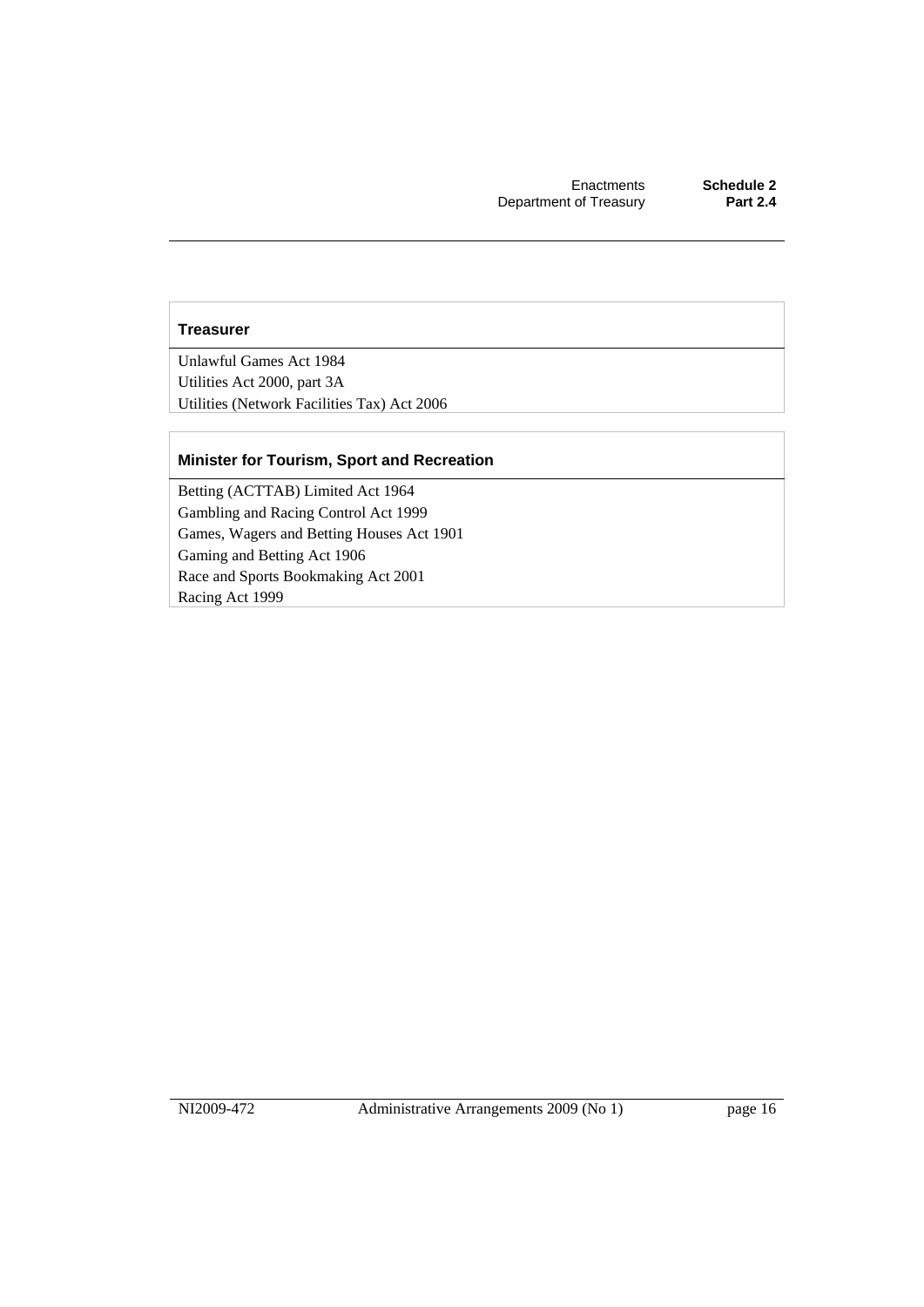# **Part 2.5 ACT Health**

#### **Minister for Health**

Blood Donation (Transmittable Diseases) Act 1985 Drugs of Dependence Act 1989, except section 123 and section 140 Epidemiological Studies (Confidentiality) Act 1992 Food Act 2001 Gene Technology Act 2003 Gene Technology (GM Crop Moratorium) Act 2004 Health Act 1993 Health Professionals Act 2004 Health Professionals (Special Events Exemptions) Act 2000 Health Records (Privacy and Access) Act 1997 Human Cloning and Embryo Research Act 2004 Intoxicated People (Care and Protection) Act 1994 Medicines, Poisons and Therapeutic Goods Act 2008 Mental Health (Treatment and Care) Act 1994, except part 3, part 8, part 9, section 141, section 142 and section 143 Public Health Act 1997 Radiation Protection Act 2006 Smoking (Prohibition in Enclosed Public Places) Act 2003 Supervised Injecting Place Trial Act 1999, except section 7, section 8 and section 13 Tobacco Act 1927 Transplantation and Anatomy Act 1978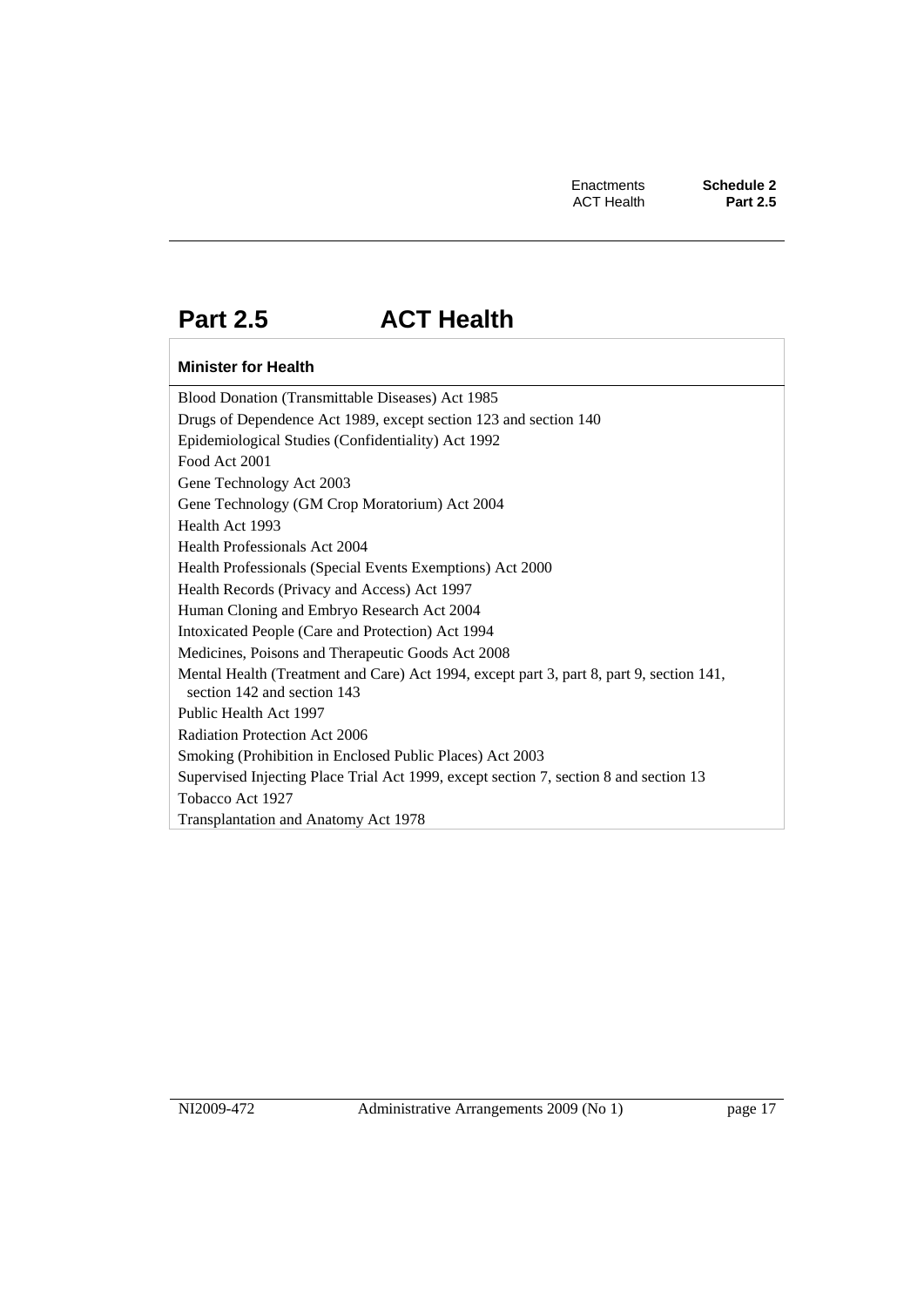### **Part 2.6 Department of Justice and Community Safety**

#### **Attorney-General**

ACT Civil and Administrative Tribunal Act 2008 Act of Settlement 1700 12 & 13 Will 3 c 2 Administration and Probate Act 1929 Administrative Decisions (Judicial Review) Act 1989 Adoption Act 1993, section 104 (2) and section 109 (2) Age of Majority Act 1974 Agents Act 2003 Anglican Church of Australia Constitution Act 1961 Anglican Church of Australia Constitutions Act 1902 Anglican Church of Australia Trust Property Act 1917 Anglican Church of Australia Trust Property Act 1928 Annual Leave Act 1973 Associations Incorporation Act 1991 Australian-American Educational Foundation Act 1966 Australian Crime Commission (ACT) Act 2003 Bail Act 1992 Bill of Rights 1688 1 Will & Mary sess 2 c 2 Births, Deaths and Marriages Registration Act 1997 Business Names Act 1963 Charitable Collections Act 2003 Civil Law (Property) Act 2006 Civil Law (Sale of Residential Property) Act 2003 Civil Law (Wrongs) Act 2002 Civil Partnerships Act 2008 Classification (Publications, Films and Computer Games) (Enforcement) Act 1995 Commercial Arbitration Act 1986 Confiscation of Criminal Assets Act 2003 Consumer Credit Act 1995 Consumer Credit (Administration) Act 1996 Cooperatives Act 2002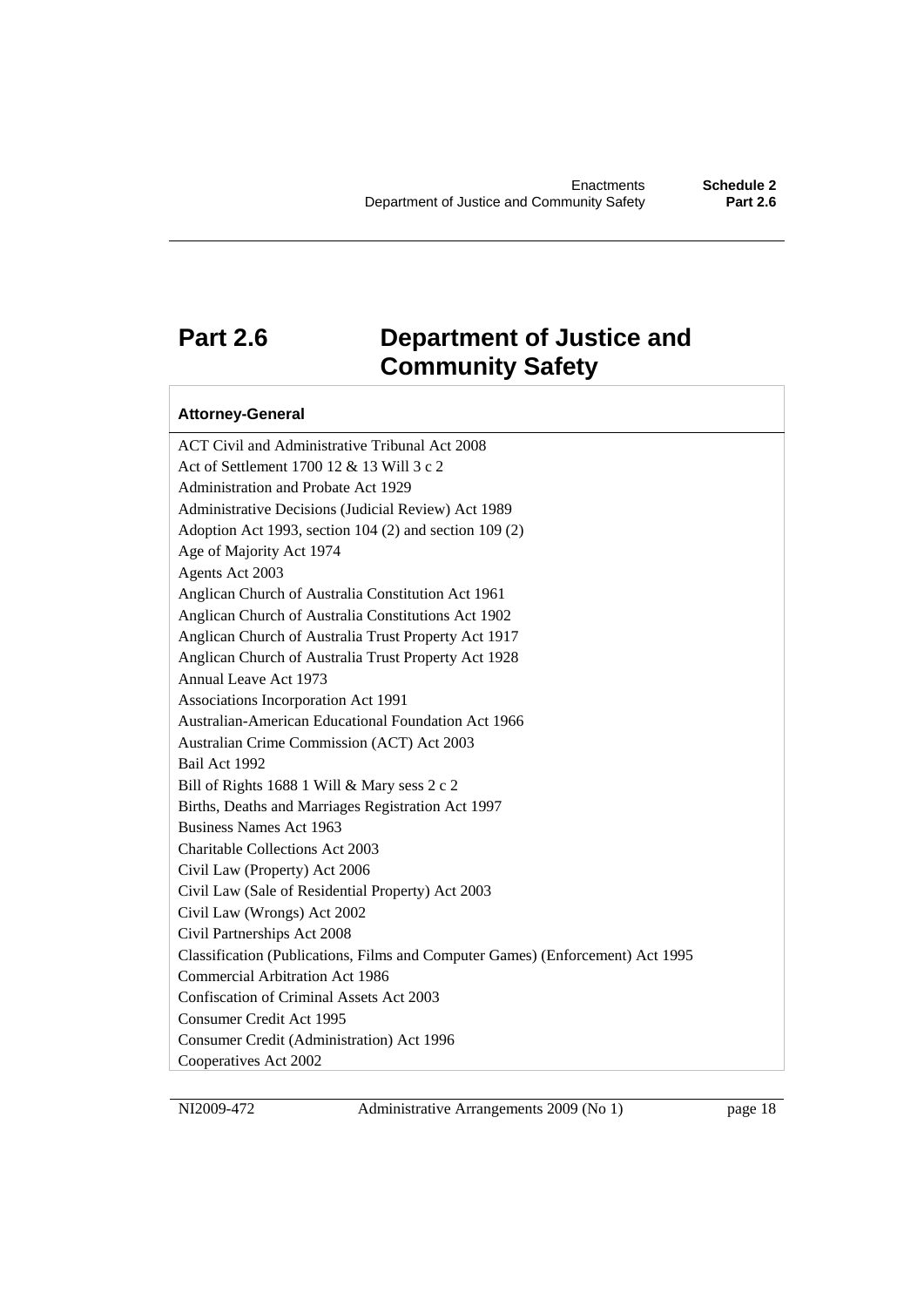Coroners Act 1997 Court Procedures Act 2004 Credit Act 1985 Crime Prevention Powers Act 1998 Crimes Act 1900 Crimes (Assumed Identities) Act 2009 Crimes (Controlled Operations) Act 2008 Crimes (Forensic Procedures) Act 2000 Crimes (Restorative Justice) Act 2004 Crimes (Sentence Administration) Act 2005 Crimes (Sentencing) Act 2005 Criminal and Civil Justice 1351 25 Edw 3 St 5 c 4 Criminal Code 2002 Dangerous Substances Act 2004 Director of Public Prosecutions Act 1990 Discrimination Act 1991 Domestic Relationships Act 1994 Domestic Violence Agencies Act 1986 Domestic Violence and Protection Orders Act 2008 Door-to-Door Trading Act 1991 Drugs of Dependence Act 1989, section 123 and section 140 Due Process of Law Act 1354 28 Edw 3 c 3 Due Process of Law Act 1368 42 Edw 3 c 3 Eggs (Labelling and Sale) Act 2001 Electoral Act 1992 Electronic Transactions Act 2001 Enforcement of Public Interests Act 1973 Evidence Act 1971 Evidence (Miscellaneous Provisions) Act 1991 Fair Trading Act 1992 Fair Trading (Consumer Affairs) Act 1973 Fair Trading (Fuel Prices) Act 1993 Family Provision Act 1969 Forfeiture Act 1991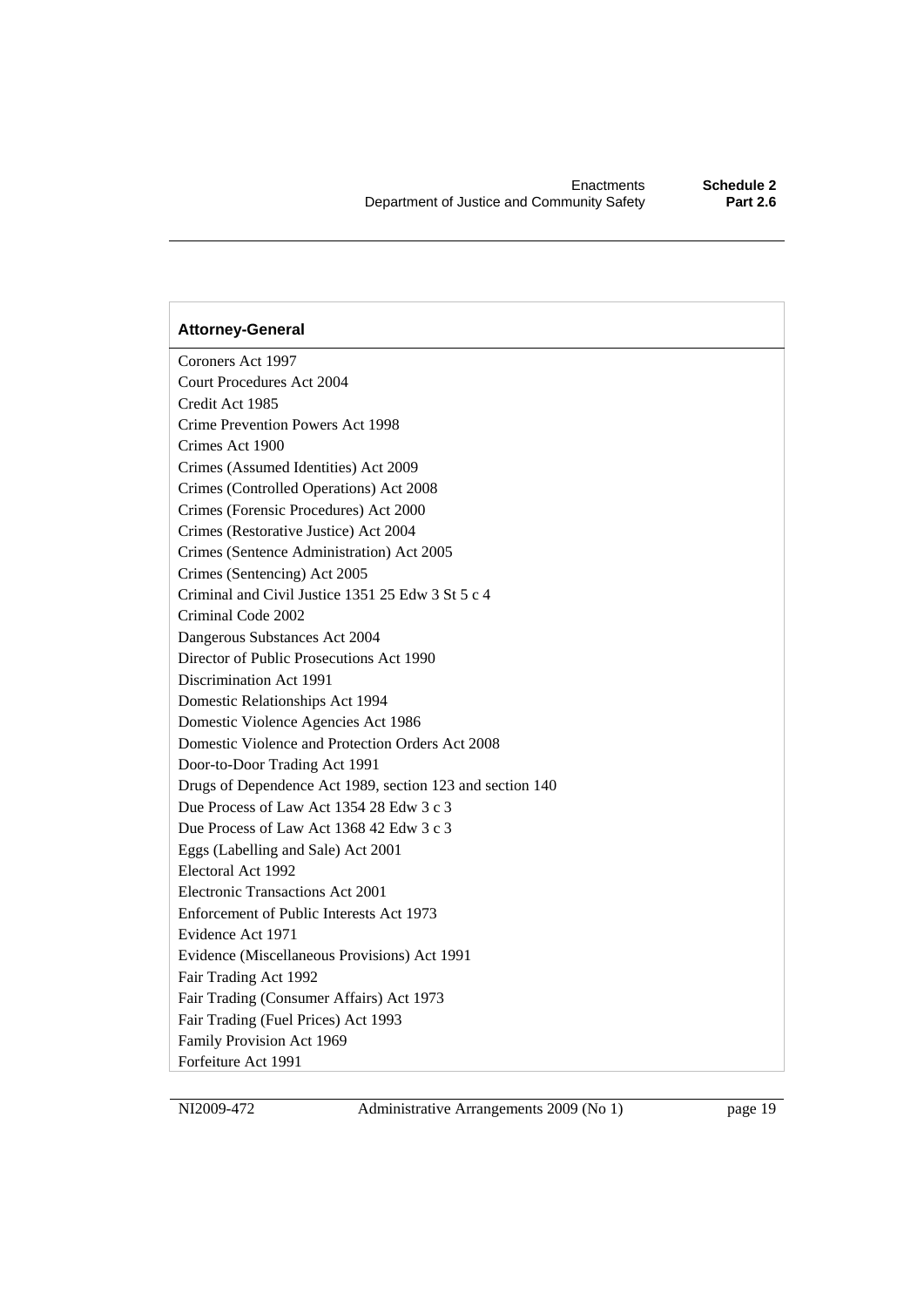Free Access to Courts 1400 2 Hen 4 c 1 Freedom of Information Act 1989 Fuels Control Act 1979 Government Solicitor Act 1989 Guardianship and Management of Property Act 1991 Hawkers Act 2003 Human Rights Act 2004 Human Rights Commission Act 2005 Independent Competition and Regulatory Commission Act 1997 Judicial Commissions Act 1994 Juries Act 1967 Jurisdiction of Courts (Cross-vesting) Act 1993 Justices of the Peace Act 1989 Land Titles Act 1925 Land Titles (Unit Titles) Act 1970 Law Officer Act 1992 Lay-by Sales Agreements Act 1963 Leases (Commercial and Retail) Act 2001 Legal Aid Act 1977 Legal Profession Act 2006 Legislation Act 2001, except chapter 5 Limitation Act 1985 Liquor Act 1975 Listening Devices Act 1992 Long Service Leave Act 1976 Machinery Act 1949 Magistrates Court Act 1930 Magna Carta (1297) 25 Edw 1 c 29 Major Events Security Act 2000 Married Persons Property Act 1986 Mediation Act 1997 Medical Treatment (Health Directions) Act 2006 Mental Health (Treatment and Care) Act 1994, part 3, part 8, part 9, section 141, section 142 and section 143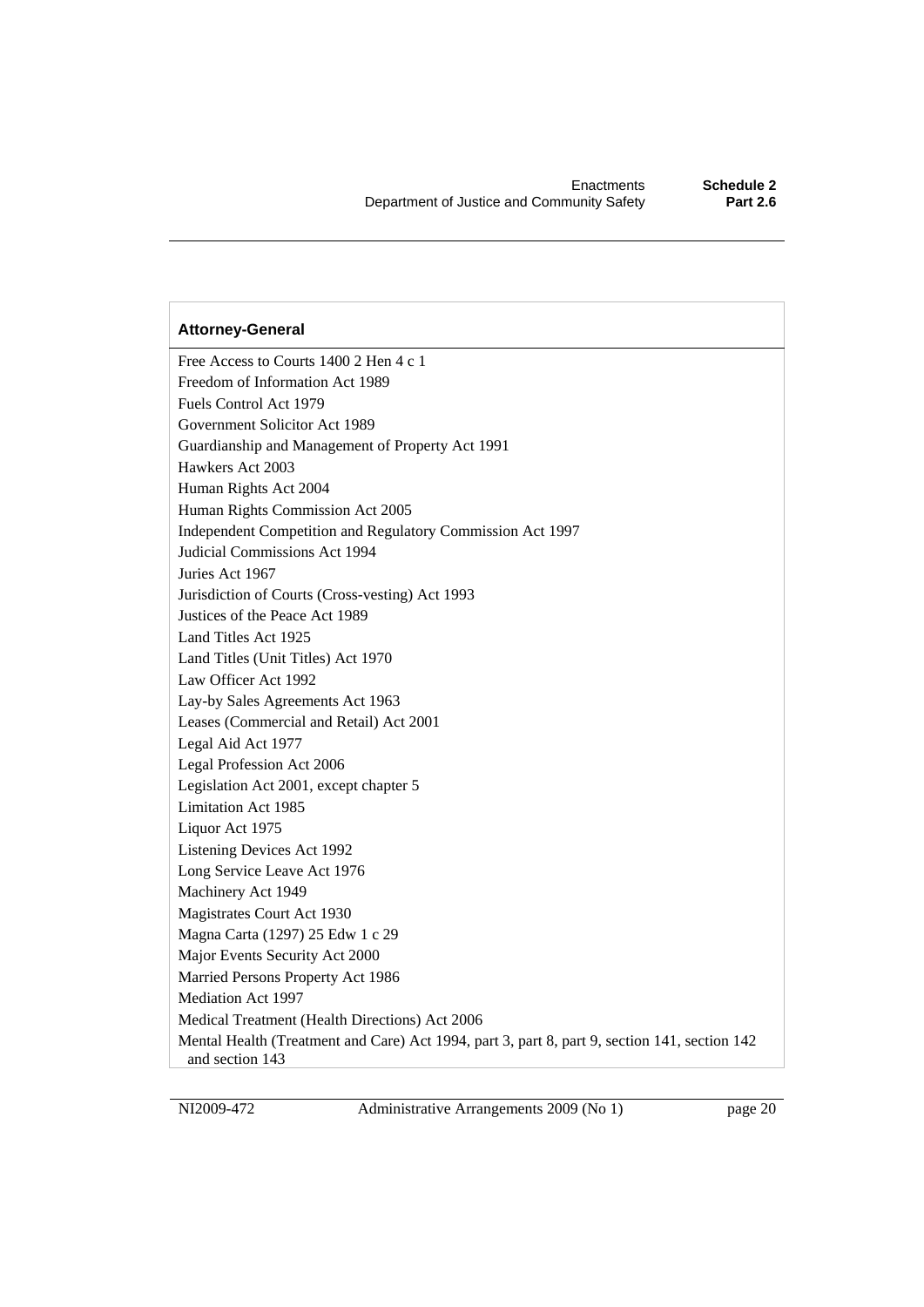Mercantile Law Act 1962 Notaries Public Act 1984 Oaths and Affirmations Act 1984 Occupational Health and Safety Act 1989 Ombudsman Act 1989 Parentage Act 2004 Partnership Act 1963 Pawnbrokers Act 1902 Perpetuities and Accumulations Act 1985 Petition of Right 1627 3 Chas 1 c 1 Powers of Attorney Act 2006 Presbyterian Church (Proposals for Union with other Churches) Act 1972 Presbyterian Church Trust Property Act 1971 Proportional Representation (Hare-Clark) Entrenchment Act 1994 Prostitution Act 1992 Protection of Public Participation Act 2008 Public Advocate Act 2005 Public Trustee Act 1985 Referendum (Machinery Provisions) Act 1994 Registrar-General Act 1993 Registration of Deeds Act 1957 Residential Tenancies Act 1997 Roman Catholic Church Property Trust Act 1937 Royal Marriages Act 1772 12 Geo 3 c 11 Sale of Goods Act 1954 Sale of Goods (Vienna Convention) Act 1987 Sale of Motor Vehicles Act 1977 Salvation Army Property Trust Act 1934 Scaffolding and Lifts Act 1912 Second-hand Dealers Act 1906 Security Industry Act 2003 Spent Convictions Act 2000 Supervised Injecting Place Trial Act 1999, section 7, section 8 and section 13 Supreme Court Act 1933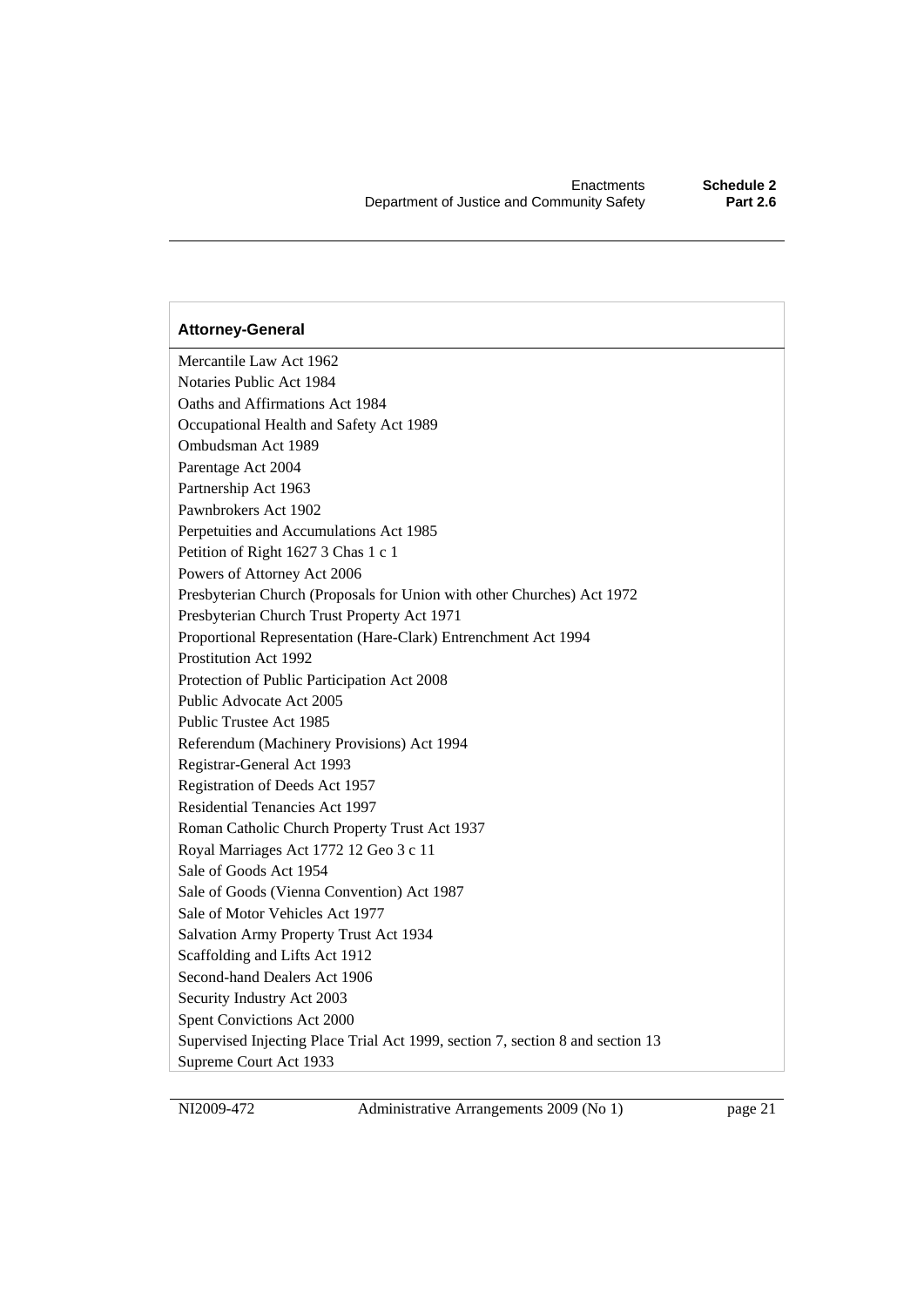Terrorism (Extraordinary Temporary Powers) Act 2006 Testamentary Guardianship Act 1984 Trade Measurement Act 1991 Trade Measurement (Administration) Act 1991 Trustee Act 1925 Trustee Companies Act 1947 Unclaimed Moneys Act 1950 Uncollected Goods Act 1996 Uniting Church in Australia Act 1977 Unit Titles Act 2001, parts 1, 4 to 9, divisions 11.2 and 11.3, parts 13, 14, sections 178 to 181 and schedule 1 Utilities Act 2000, part 11 and part 12 Victims of Crime Act 1994 Victims of Crime (Financial Assistance) Act 1983 Wills Act 1968 Witness Protection Act 1996 Workers Compensation Act 1951

#### **Minister for Police and Emergency Services**

Crimes (Child Sex Offenders) Act 2005 Emergencies Act 2004, except schedule 1 Firearms Act 1996 Prohibited Weapons Act 1996

#### **Minister for Corrections**

Corrections Management Act 2007 Crimes (Sentence Administration) Act 2005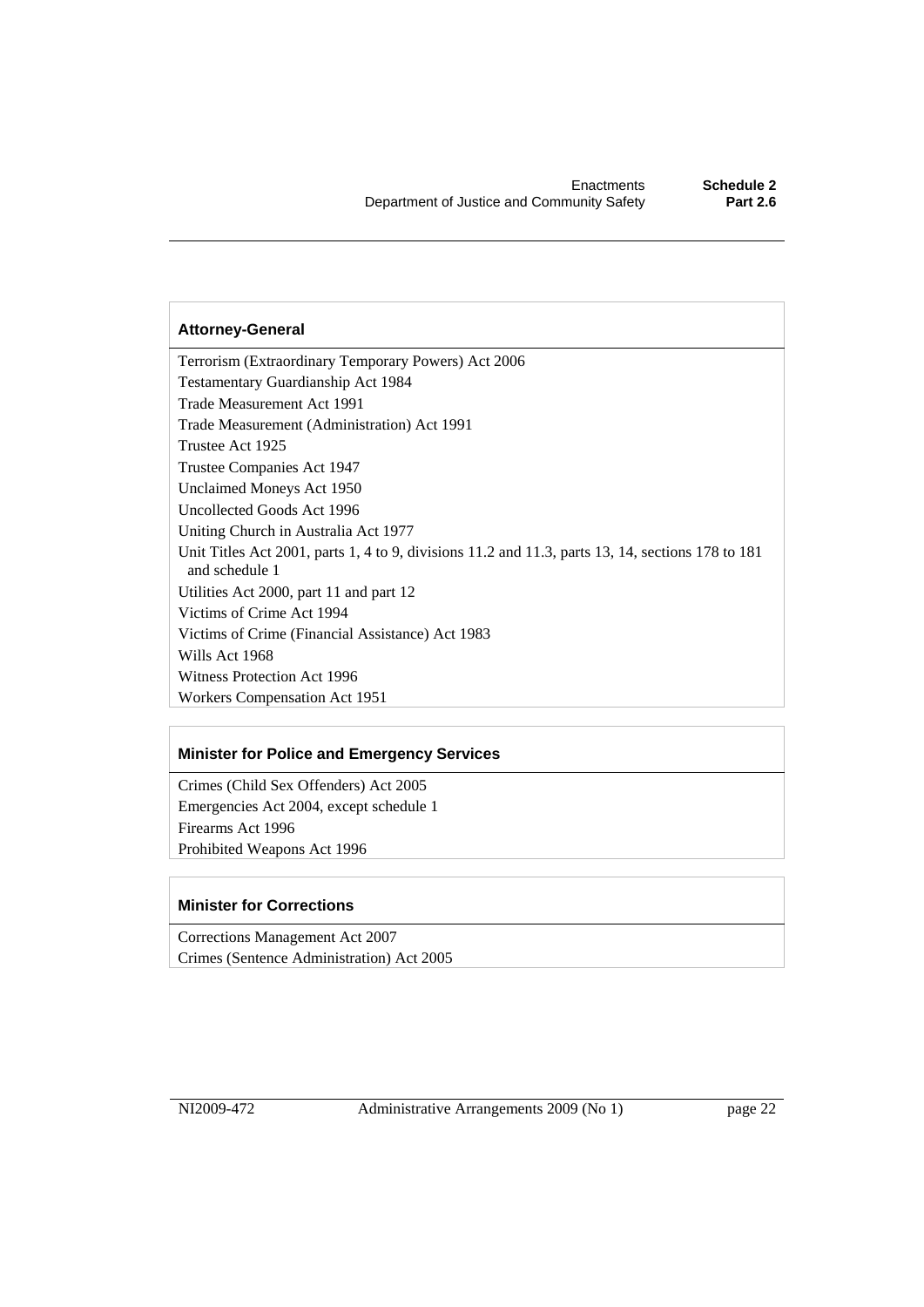# **Part 2.7 Department of the Environment, Climate Change, Energy and Water**

#### **Minister for the Environment, Climate Change and Water**

Clinical Waste Act 1990 Commissioner for the Environment Act 1993 Electricity (Greenhouse Gas Emissions) Act 2004 Environment Protection Act 1997 Fisheries Act 2000 Hemp Fibre Industry Facilitation Act 2004 Lakes Act 1976 National Environment Protection Council Act 1994 Nature Conservation Act 1980 Water Efficiency Labelling and Standards Act 2005 Water Resources Act 2007

#### **Minister for Energy**

Electricity Feed-in (Renewable Energy Premium) Act 2008 Electricity (National Scheme) Act 1997 National Gas (ACT) Act 2008 Utilities Act 2000, except part 3A, part 5, division 10.3, part 11, part 12, part 14 and section 254 and section 256 in relation to part 14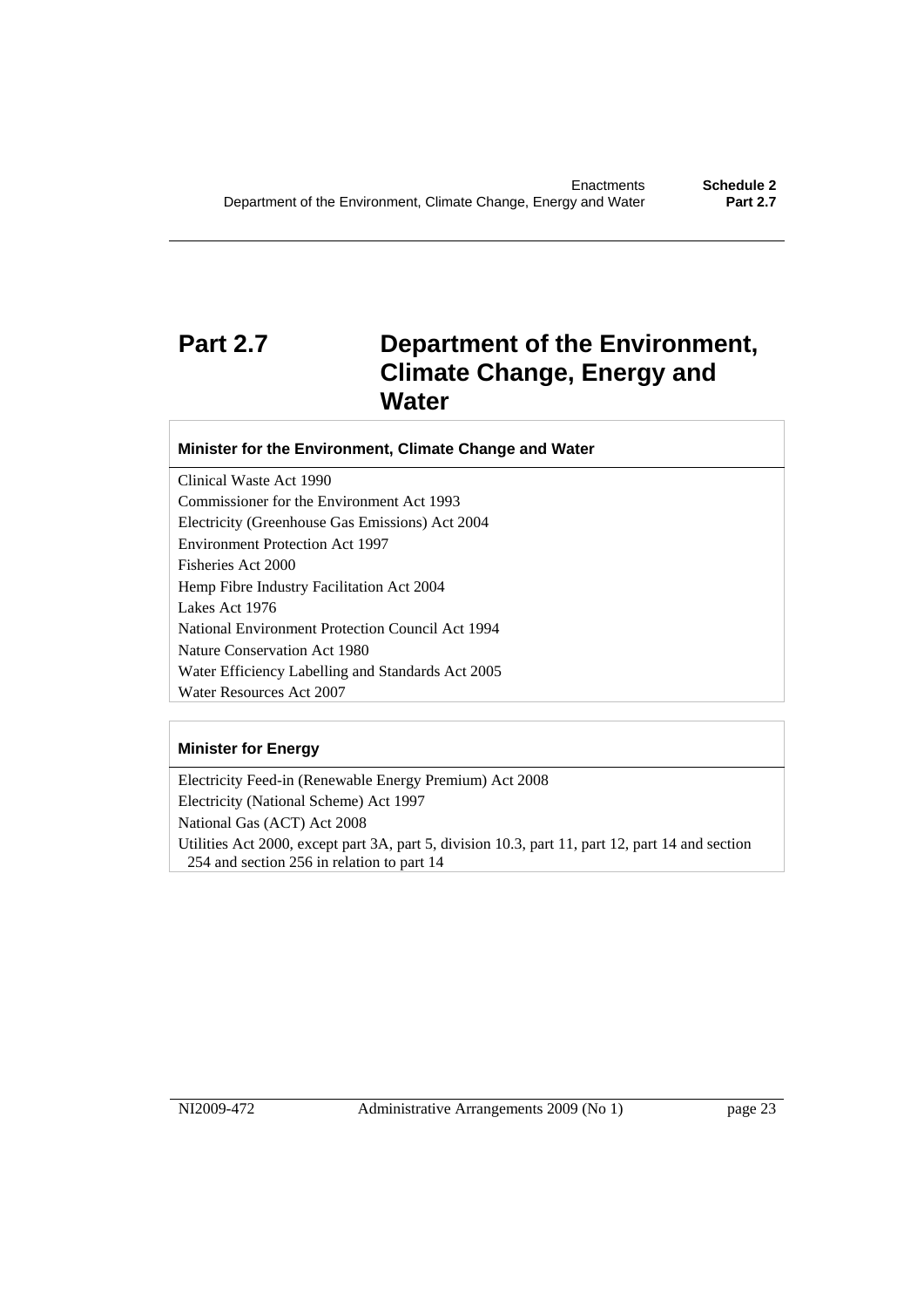# **Part 2.8 Department of Education**

#### **Minister for Education and Training**

Board of Senior Secondary Studies Act 1997 Building and Construction Industry Training Levy Act 1999 Canberra Institute of Technology Act 1987 Education Act 2004 Training and Tertiary Education Act 2003 University of Canberra Act 1989